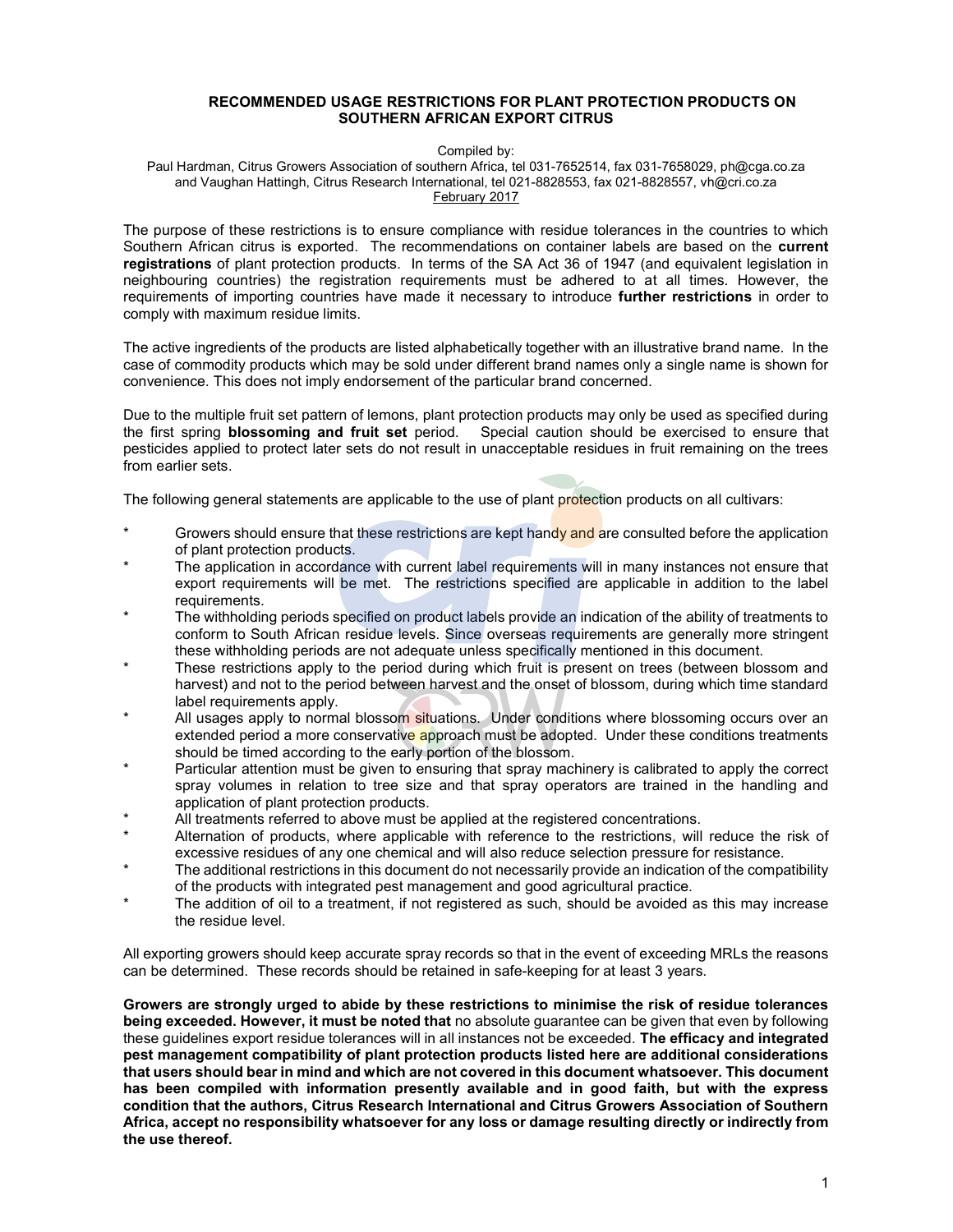#### SUMMARY TABLE OF RECOMMENDED USAGE RESTRICTIONS

| <b>PRODUCT</b>                                                       | All markets (including EU)<br>except where other restrictions<br>are specified                                                                                                                  | CODEX $(A)$ <sup>a</sup>                                                           | CODEX (B) b              | <b>CANADA</b>            | <b>USA</b>                       | <b>JAPAN</b>             | Other <sup>d</sup>                                                                                                                                                                                             |
|----------------------------------------------------------------------|-------------------------------------------------------------------------------------------------------------------------------------------------------------------------------------------------|------------------------------------------------------------------------------------|--------------------------|--------------------------|----------------------------------|--------------------------|----------------------------------------------------------------------------------------------------------------------------------------------------------------------------------------------------------------|
| Acetamiprid/<br>Mospilan                                             | 150d PHI as registered                                                                                                                                                                          | $\overline{a}$                                                                     | $\blacksquare$           |                          | $\overline{a}$                   | $\overline{\phantom{a}}$ | Korea: 150d PHI as registered<br>for Soft Citrus and not later than<br>90% petal fall for other citrus.<br>Taiwan: 150d PHI as registered<br>for oranges and not later than<br>90% petal fall for other citrus |
| Acrinathrin/ Rufast                                                  | Not later than 90% petal fall                                                                                                                                                                   |                                                                                    |                          |                          |                                  |                          |                                                                                                                                                                                                                |
| Aldicarb/Temik                                                       | Not permitted in SA. For other<br>southern African countries: 180d<br>PHI                                                                                                                       |                                                                                    |                          | a.                       |                                  |                          |                                                                                                                                                                                                                |
| Amitraz/ Mitac                                                       | Not later than 90% petal fall                                                                                                                                                                   | $\overline{\phantom{a}}$                                                           | ٠                        | <b>150d PHI</b>          |                                  | 28d PHI as<br>registered |                                                                                                                                                                                                                |
| Avermectin/ Agrimec                                                  | 7d PHI as registered                                                                                                                                                                            | $\blacksquare$                                                                     | à.                       | $\sim 100$               | $\mathbf{r}$                     | $\overline{\phantom{a}}$ | $\sim$                                                                                                                                                                                                         |
| Azadirachtin                                                         | See Pyrethrins                                                                                                                                                                                  |                                                                                    |                          |                          |                                  | $\overline{a}$           |                                                                                                                                                                                                                |
| Azinphos-methyl/<br>Gusathion                                        | Not later than 90% petal fall                                                                                                                                                                   | 120d PHI                                                                           | 120d PHI                 | 21d PHI as<br>registered |                                  |                          | Korea: 21d PHI for soft citrus<br>and 120d PHI for oranges,<br>grapefruit and lemons                                                                                                                           |
| Azoxystrobin/ Ortiva                                                 | 77d PHI as registered on<br>grapefruit, oranges and soft citrus,<br>and 14d as registered on lemons                                                                                             | $\mathbf{r}$                                                                       |                          | $-$ P                    | $\overline{\phantom{a}}$ P       | $\overline{a}$           |                                                                                                                                                                                                                |
| Bacillus thuringiensis/<br><b>Dipel</b>                              | 0d PHI as registered                                                                                                                                                                            | $\blacksquare$                                                                     |                          |                          |                                  |                          |                                                                                                                                                                                                                |
| Beauveria bassiana/<br><b>BroadBand</b>                              | 0d PHI as registered                                                                                                                                                                            | $\blacksquare$                                                                     |                          |                          | $\blacksquare$                   | $\blacksquare$           | $\overline{\phantom{a}}$                                                                                                                                                                                       |
| Bromopropylate/<br>Acarol                                            | Not later than 90% petal fall                                                                                                                                                                   | 21d PHI                                                                            | 21d PHI                  | 21d PHI                  | $\overline{a}$                   | 21d PHI                  |                                                                                                                                                                                                                |
| Buprofezin/ Applaud                                                  | 45d PHI as registered                                                                                                                                                                           |                                                                                    |                          |                          |                                  |                          |                                                                                                                                                                                                                |
| Cadusaphos/ Rugby                                                    | 0d PHI as registered                                                                                                                                                                            |                                                                                    |                          |                          |                                  |                          |                                                                                                                                                                                                                |
| Carbendazim<br>(Bavistin, Bendazid,<br>Knowin, Benomyl,<br>Spotless) | 120d PHI for oranges and<br>grapefruit and 90d PHI for other<br>citrus                                                                                                                          | 90d PHI for<br>oranges and not<br>later than 90%<br>petal fall for other<br>citrus | 14d PHI as<br>registered | 14d PHI as<br>registered | Not later than<br>90% petal fall | 14d PHI as<br>registered | Korea: 90d PHI for oranges<br>and 14d PHI as registered for<br>other citrus                                                                                                                                    |
| Chlorfenapyr/ Hunter                                                 | Medium cover spray: Before calyx<br>closure $(\pm 3$ weeks after petal fall)<br>as registered. Bait spray<br>application (30ml): Not later than<br>mid-December and a 140d PHI as<br>registered |                                                                                    |                          |                          |                                  |                          |                                                                                                                                                                                                                |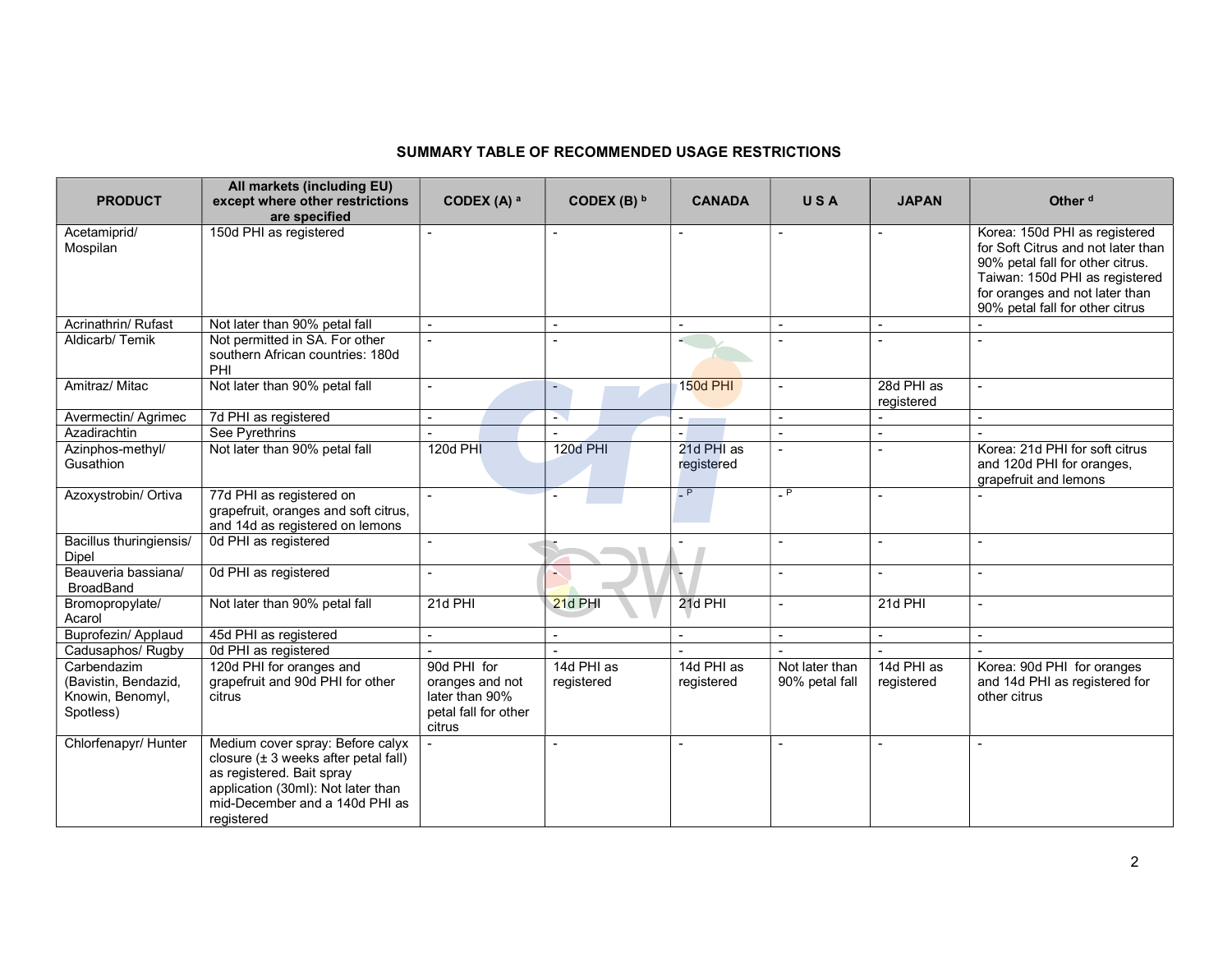| <b>PRODUCT</b>              | All markets (including EU)<br>except where other restrictions<br>are specified | CODEX (A) a              | CODEX (B) $b$            | <b>CANADA</b>  | USA                   | <b>JAPAN</b>                     | Other <sup>d</sup>               |
|-----------------------------|--------------------------------------------------------------------------------|--------------------------|--------------------------|----------------|-----------------------|----------------------------------|----------------------------------|
| Chlorpyrifos/ Dursban       | 60d PHI for sprays as registered,<br>0d PHI for soil and stem                  |                          |                          |                |                       |                                  |                                  |
|                             | applications as registered                                                     |                          |                          |                |                       |                                  |                                  |
| Chlorantraniliprole         | 7d PHI as registered                                                           |                          |                          |                |                       | 7d PHI as                        | Norway: see note g.              |
| (Rynaxypyr)/ Coragen        |                                                                                |                          |                          |                |                       | registered.                      |                                  |
|                             |                                                                                |                          |                          |                |                       | Not later than<br>90% petal fall |                                  |
|                             |                                                                                |                          |                          |                |                       | for                              |                                  |
|                             |                                                                                |                          |                          |                |                       | mandarins.                       |                                  |
| Clothianidin/Dantop         | 120d PHI as registered                                                         |                          |                          | $\sim$         | $\overline{a}$        | $\overline{a}$                   |                                  |
| Copper<br>Cyhexatin         | 14d PHI as registered<br>Only to be used after harvest and                     |                          | $\sim$                   |                | Not permitted         | Not permitted                    | Taiwan: Not permitted            |
| (Azocyclotin)/              | before the onset of blossom                                                    |                          |                          | $\blacksquare$ |                       |                                  |                                  |
| Sipcatin                    |                                                                                |                          |                          |                |                       |                                  |                                  |
| Cypermethrin                | 28d PHI as registered                                                          |                          | $\mathbf{L}$             |                | 28d PHI as            |                                  | $\blacksquare$                   |
|                             |                                                                                |                          |                          |                | registered for        |                                  |                                  |
|                             |                                                                                |                          |                          |                | alpha and             |                                  |                                  |
|                             |                                                                                |                          |                          |                | zeta-<br>Cypermethrin |                                  |                                  |
|                             |                                                                                |                          |                          |                | formulations.         |                                  |                                  |
|                             |                                                                                |                          |                          |                | Not later than        |                                  |                                  |
|                             |                                                                                |                          |                          |                | 90% petal fall        |                                  |                                  |
|                             |                                                                                |                          |                          |                | for                   |                                  |                                  |
|                             |                                                                                |                          |                          |                | Cypermethrin          |                                  |                                  |
| Dichlorprop/ Corasil E      | Not later than 90% petal fall                                                  |                          | 150d PHI as              |                |                       | 150d PHI as                      |                                  |
|                             |                                                                                | 90d PHI as               | registered<br>90d PHI as | 90d PHI as     | 90d PHI as            | registered<br>90d PHI as         |                                  |
| Dichlorprop-p/ Corasil<br>P | Not later than 90% petal fall                                                  | registered               | registered               | registered     | registered            | registered                       | 90d PHI as registered            |
| Dicofol/ Kelthane           | Not later than 90% petal fall                                                  | 14d PHI                  | 14d PHI                  | 14d PHI        | 14d PHI               | 14d PHI                          | Korea: Not later than 90% petal  |
|                             |                                                                                |                          | Russia: Not later        |                |                       |                                  | fall for soft citrus and 28d PHI |
|                             |                                                                                |                          | than 90% petal           |                |                       |                                  | for other citrus. Taiwan: 28d    |
|                             |                                                                                |                          | fall.                    |                |                       |                                  | PHI                              |
| Difenoconazole/             | Not later than 90% petal fall as                                               |                          |                          |                |                       |                                  |                                  |
| Score                       | registered                                                                     |                          |                          |                |                       |                                  |                                  |
| Dimethoate/ Rogor           | Not later than 50% petal fall for                                              | $\overline{\phantom{0}}$ |                          | 42d PHI as     | 42d PHI as            | 42d PHI as                       | $\blacksquare$                   |
|                             | sprays, Not later than white bud<br>stage for soil applications                |                          |                          | registered     | registered            | registered                       |                                  |
| Dimethyl                    | Not permitted post-harvest. 160d                                               | Not permitted            | Pre-harvest and          | Not permitted  | Pre-harvest           | Not permitted                    | $\overline{a}$                   |
| Didecylammonium             | PHI pre-harvest                                                                |                          | post-harvest as          | post-harvest.  | only                  |                                  |                                  |
| Chloride/ Sporekill         |                                                                                |                          | registered               | 160d PHI pre-  |                       |                                  |                                  |
|                             |                                                                                |                          |                          | harvest        |                       |                                  |                                  |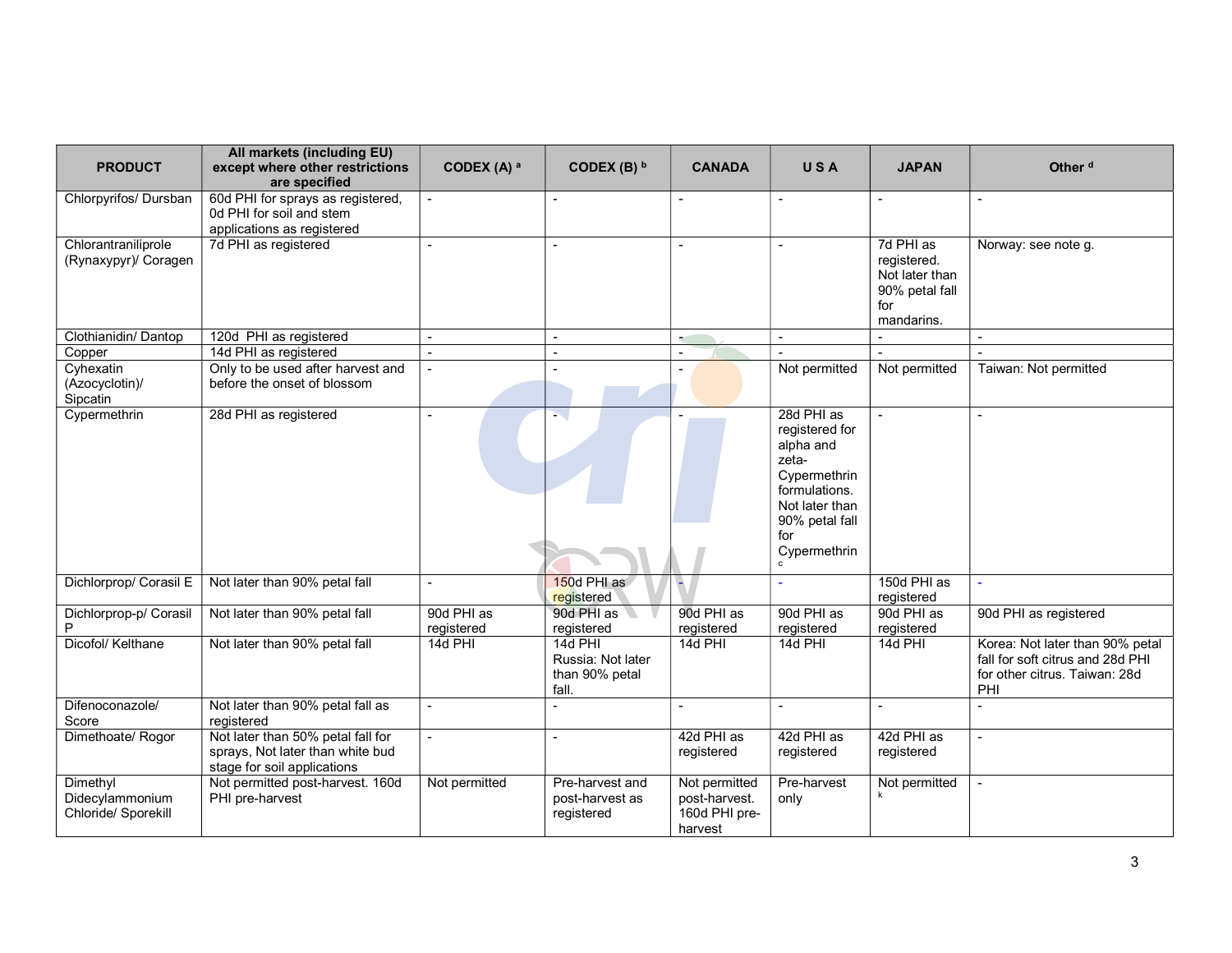| <b>PRODUCT</b>                                                                 | All markets (including EU)<br>except where other restrictions<br>are specified                             | CODEX (A) a                                                                                                                               | CODEX (B) $b$  | <b>CANADA</b>                                                                                                                                                                                                                                      | USA                                                                                                                                       | <b>JAPAN</b>                         | Other <sup>d</sup>                                                                                                                    |
|--------------------------------------------------------------------------------|------------------------------------------------------------------------------------------------------------|-------------------------------------------------------------------------------------------------------------------------------------------|----------------|----------------------------------------------------------------------------------------------------------------------------------------------------------------------------------------------------------------------------------------------------|-------------------------------------------------------------------------------------------------------------------------------------------|--------------------------------------|---------------------------------------------------------------------------------------------------------------------------------------|
| <b>Dithiocarbamates</b><br>(Mancozeb/Maneb)                                    | 21d PHI or 28d PHI as registered                                                                           | Not later than 90%<br>petal fall for<br>Lemons and<br>Grapefruit and<br>21d or 28d PHI as<br>registered for Soft<br>Citrus and<br>Oranges | $\blacksquare$ | Not later than<br>end<br>December<br>and only<br>where<br>packhouses<br>have either a<br>non-recycling<br>high pressure<br>spray or non-<br>recycling<br><b>Deccosol</b><br>foam curtain<br>and regular<br>(twice daily)<br>cleaning of<br>brushes | Not later than<br>90% petal fall<br>for Oranges,<br>Lemons and<br>Grapefruit<br>and 21d or<br>28d PHI as<br>registered for<br>Soft Citrus | Not later than<br>end-January        | Korea: Not later than end of<br>January for oranges, grapefruit<br>and lemons and 21d PHI or 28d<br>PHI as registered for soft citrus |
| (E)-8-Dodecen-1-yl<br>$acetate + (Z)-8-$<br>Dodecen-1-yl acetate/<br>Checkmate | 0d PHI as registered                                                                                       | $\overline{a}$                                                                                                                            |                |                                                                                                                                                                                                                                                    |                                                                                                                                           |                                      |                                                                                                                                       |
| Endosulfan/Thiodan <sup>h</sup>                                                | Not permitted in SA <sup>h</sup> . Not later<br>than 90% petal fall in other<br>southern African countries | h                                                                                                                                         | 28d PHI $h$    | h                                                                                                                                                                                                                                                  | $\mathsf{h}$                                                                                                                              | 28d PHI <sup>h</sup>                 | $\mathsf{h}$                                                                                                                          |
| Ethephon/ Ethrel                                                               | Not permitted                                                                                              |                                                                                                                                           | As registered  | As registered                                                                                                                                                                                                                                      | $\sim$                                                                                                                                    | Post harvest<br>use not<br>permitted | $\overline{a}$                                                                                                                        |
| Ethoprophos/<br><b>MOCAP</b>                                                   | 0d PHI as registered                                                                                       |                                                                                                                                           |                |                                                                                                                                                                                                                                                    |                                                                                                                                           |                                      |                                                                                                                                       |
| Etoxazole/ Smite                                                               | 28d PHI as registered                                                                                      | $\overline{\phantom{a}}$                                                                                                                  |                | $\blacksquare$                                                                                                                                                                                                                                     | $\sim$                                                                                                                                    | $\overline{\phantom{a}}$             | $\overline{\phantom{a}}$                                                                                                              |
| Fenamiphos/<br>Nemacur                                                         | 150d PHI as registered                                                                                     |                                                                                                                                           | $\sim$         | $\blacksquare$                                                                                                                                                                                                                                     | $\overline{\phantom{a}}$                                                                                                                  |                                      | $\overline{a}$                                                                                                                        |
| Fenazaquin                                                                     | 56d PHI as registered                                                                                      |                                                                                                                                           |                | $\blacksquare$                                                                                                                                                                                                                                     | $\overline{a}$                                                                                                                            |                                      |                                                                                                                                       |
| Fenbutatin-oxide/<br>Torque                                                    | 7d PHI as registered                                                                                       | $\overline{a}$                                                                                                                            | $\sim$         | $\sim$                                                                                                                                                                                                                                             | $\blacksquare$                                                                                                                            | $\overline{\phantom{a}}$             | $\overline{a}$                                                                                                                        |
| Fenpropathrin/<br>Meothrin                                                     | 28d PHI as registered                                                                                      | $\blacksquare$                                                                                                                            | $\blacksquare$ | $\blacksquare$                                                                                                                                                                                                                                     | $\blacksquare$                                                                                                                            | $\overline{\phantom{a}}$             |                                                                                                                                       |
| Fenpropathrin +<br>Phenthoate/ Meothrin<br>+ Elsan                             | Not later than 90% petal fall                                                                              | $\overline{a}$                                                                                                                            |                | $\sim$                                                                                                                                                                                                                                             |                                                                                                                                           | $\overline{a}$                       | $\overline{a}$                                                                                                                        |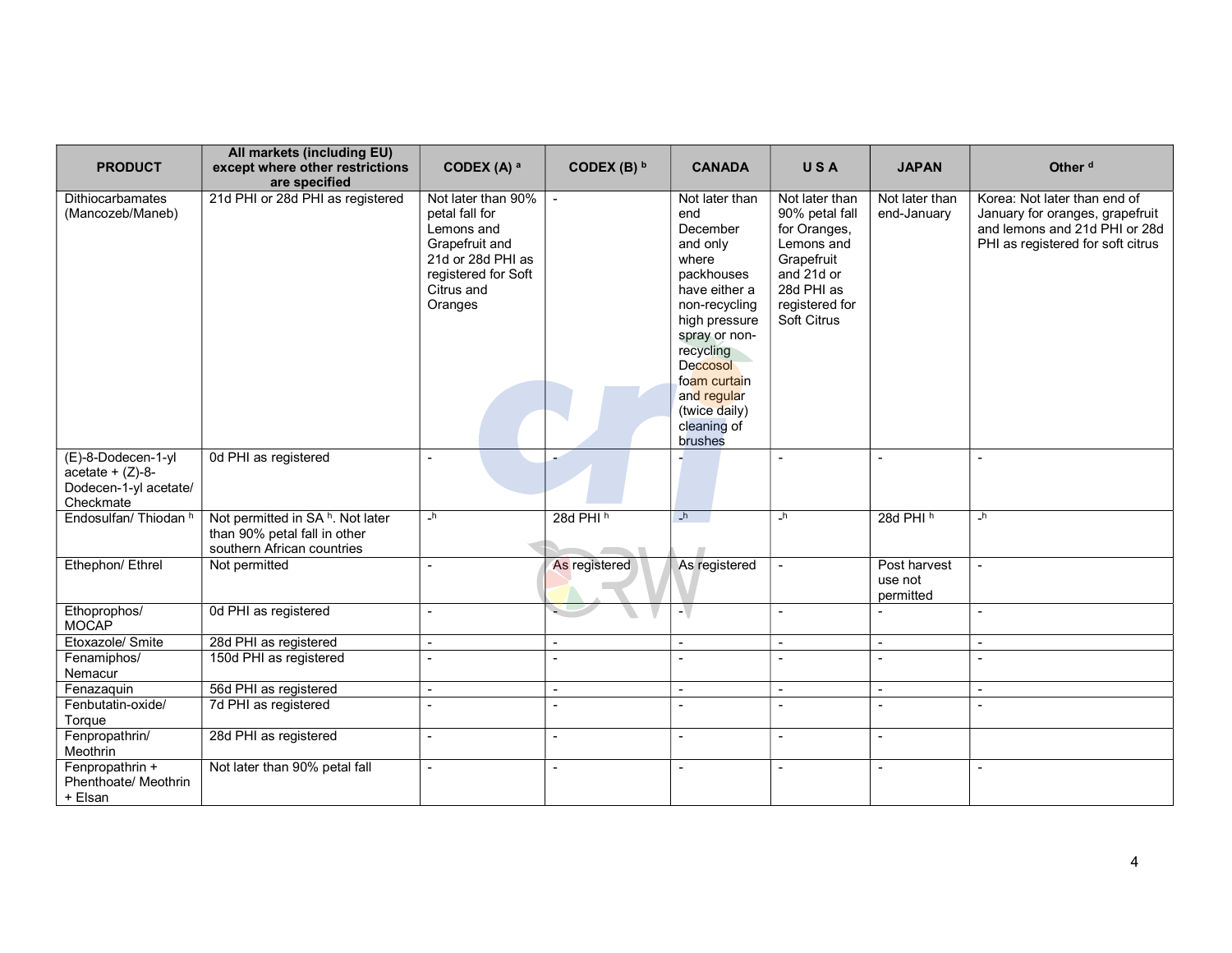| <b>PRODUCT</b>                                             | All markets (including EU)<br>except where other restrictions<br>are specified             | CODEX (A) a                      | CODEX (B) $b$             | <b>CANADA</b>            | USA                              | <b>JAPAN</b>                                                                                                                      | Other <sup>d</sup>                                                                                                                                                    |
|------------------------------------------------------------|--------------------------------------------------------------------------------------------|----------------------------------|---------------------------|--------------------------|----------------------------------|-----------------------------------------------------------------------------------------------------------------------------------|-----------------------------------------------------------------------------------------------------------------------------------------------------------------------|
| Fenpyroximate/<br>Mitigate                                 | 28d PHI as registered (60d PHI as<br>registered) i                                         |                                  |                           |                          |                                  |                                                                                                                                   | Korea: 28d PHI as registered<br>for soft citrus, 150d PHI and<br>not later than end-October for<br>other citrus                                                       |
| Fipronil/ Regent                                           | Before calyx closure (± 3 weeks<br>after petal fall) as registered                         |                                  |                           |                          |                                  |                                                                                                                                   | Taiwan: Not later than 90%<br>petal fall                                                                                                                              |
| Flutriafol/ Impact                                         | Not later than 90% petal fall as<br>registered                                             | Not later than 90%<br>petal fall | $\overline{a}$            | L.                       | Not later than<br>90% petal fall | Not later than<br>90% petal fall                                                                                                  | Korea and Taiwan: Not later<br>than 90% petal fall                                                                                                                    |
| Formetanate/<br>Dicarzol                                   | 90d PHI as registered                                                                      |                                  |                           | $\overline{\phantom{a}}$ |                                  |                                                                                                                                   |                                                                                                                                                                       |
| Fosetyl-Al/Aliette                                         | 0d PHI as registered                                                                       | $\mathbf{r}$                     | $\sim$                    | $\overline{\phantom{a}}$ | $\sim$                           | $\overline{a}$                                                                                                                    | $\sim$                                                                                                                                                                |
| Fludioxonil/Teacher                                        | Post-harvest as registered                                                                 |                                  |                           |                          |                                  |                                                                                                                                   | Taiwan: Post harvest as<br>registered for oranges, lemons<br>and grapefruit and not<br>permitted for mandarins                                                        |
| Fosthiazate/<br>Nemathorin                                 | 43d PHI as registered                                                                      | ÷                                |                           |                          |                                  | $\overline{\phantom{0}}$                                                                                                          | $\overline{a}$                                                                                                                                                        |
| Furfural/ Crop Guard                                       | 43d PHI as registered                                                                      | $\blacksquare$                   |                           |                          | $\blacksquare$                   | $\blacksquare$                                                                                                                    | $\blacksquare$                                                                                                                                                        |
| Gibberellic Acid                                           | 15d PHI as registered                                                                      |                                  |                           |                          |                                  |                                                                                                                                   |                                                                                                                                                                       |
|                                                            |                                                                                            |                                  |                           |                          |                                  |                                                                                                                                   |                                                                                                                                                                       |
| Granulovirus<br>(Cryptogran, Cryptex)                      | 0d PHI as registered                                                                       |                                  |                           | $\overline{\phantom{a}}$ | $\overline{\phantom{a}}$         |                                                                                                                                   | $\sim$                                                                                                                                                                |
| Guazatine                                                  | Post-harvest as registered °                                                               | $\overline{a}$                   |                           | Not permitted            | Not permitted                    | Not permitted                                                                                                                     | $\overline{a}$                                                                                                                                                        |
| Helicoverpa armigera<br>nucleopolyhedrovirus/<br>Helicovir | 0d PHI as registered                                                                       |                                  |                           |                          |                                  |                                                                                                                                   | $\overline{a}$                                                                                                                                                        |
| Imazalil (Chloramizol)                                     | Post-harvest as registered                                                                 |                                  |                           |                          |                                  |                                                                                                                                   |                                                                                                                                                                       |
| Imidacloprid/ Confidor                                     | 212d PHI as registered                                                                     |                                  |                           |                          |                                  | 212d PHI as<br>registered for<br>oranges,<br>grapefruit and<br>lemons, and<br>not later than<br>90% petal fall<br>for soft citrus | Taiwan: 212d PHI as registered<br>for oranges and not later than<br>90% petal fall for other citrus                                                                   |
| Iprodione/ Rovral<br>(Dicarboxamil)                        | 115d PHI as registered for lemons<br>and not later than 90% petal fall<br>for other citrus | Not later than 90%<br>petal fall | 115d PHI as<br>registered |                          | Not later than<br>90% petal fall |                                                                                                                                   | Switzerland and Taiwan: Not<br>later than 90% petal fall<br>Korea: 115d PHI as registered<br>for soft citrus and not later than<br>90% petal fall for other citrus m. |
| Isazophos/ Miral                                           | 56d PHI as registered                                                                      | $\sim$                           | $\sim$                    | $\overline{\phantom{a}}$ | $\sim$                           | $\overline{\phantom{a}}$                                                                                                          | $\overline{a}$                                                                                                                                                        |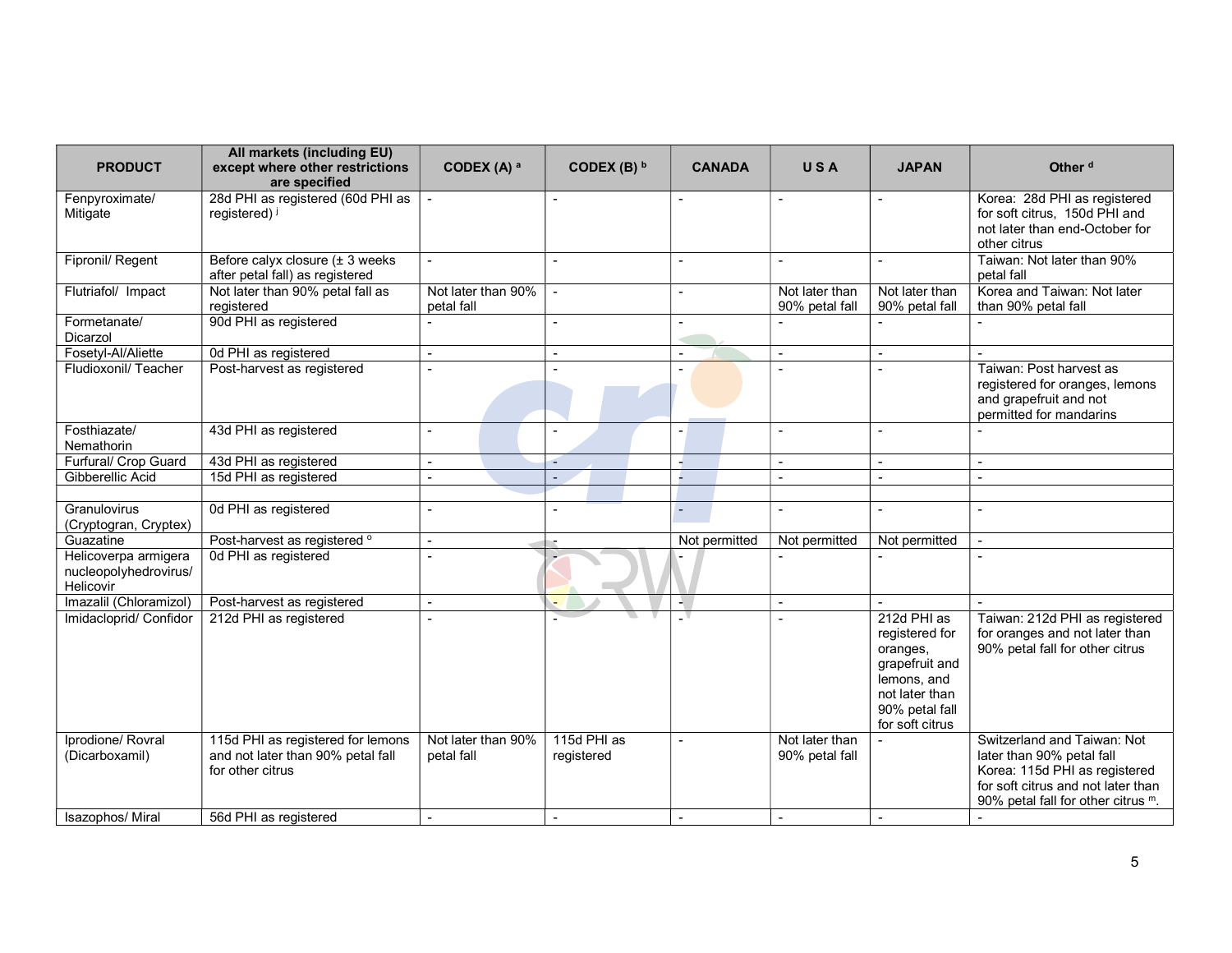| <b>PRODUCT</b>                                          | All markets (including EU)<br>except where other restrictions<br>are specified                                    | CODEX (A) a                          | CODEX (B) b                          | <b>CANADA</b>                                 | USA                                                           | <b>JAPAN</b>                                  | Other <sup>d</sup>                                                                                                                              |
|---------------------------------------------------------|-------------------------------------------------------------------------------------------------------------------|--------------------------------------|--------------------------------------|-----------------------------------------------|---------------------------------------------------------------|-----------------------------------------------|-------------------------------------------------------------------------------------------------------------------------------------------------|
| Kresoxim-methyl/<br>Stroby                              | 56d PHI for Grapefruit & Oranges.<br>Not later than 90% petal fall for<br>Lemons & Soft Citrus                    |                                      | 56d PHI                              | Not later than<br>90% petal fall              | Not later than<br>90% petal fall                              | 56d PHI                                       | Not later than 90% petal fall                                                                                                                   |
| Mercaptothion/<br>Malathion (fruit fly<br>baiting only) | Only dilute concentration, do not<br>use higher concentrations. 7d<br>PHI <sup>L</sup>                            |                                      |                                      | 14d PHI                                       | $\overline{a}$                                                |                                               | Switzerland: 28d PHI                                                                                                                            |
| Metalaxyl M/ Ridomil<br>Gold                            | 30d PHI as registered                                                                                             |                                      |                                      |                                               |                                                               |                                               |                                                                                                                                                 |
| Methamidophos/<br>Citrimet                              | 60d PHI                                                                                                           |                                      | 21d PHI as<br>registered             | 21d PHI as<br>registered                      |                                                               | 21d PHI as<br>registered                      | Korea: 21d PHI as registered                                                                                                                    |
| Methidathion/<br>Ultracide                              | No later than 90% petal fall                                                                                      | 56d PHI as<br>registered             | 56d PHI as<br>registered             | 56d PHI as<br>registered                      | 56d PHI as<br>registered (No<br>later than<br>90% petal fall) | 56d PHI as<br>registered                      | Korea: Not later than 90% petal<br>fall for oranges, grapefruit &<br>lemons and 56d PHI as<br>registered for soft citrus                        |
| Methiocarb/ Mesurol                                     | 21d PHI as registered                                                                                             | Not later than the<br>end of January |                                      |                                               | Not later than<br>the end of<br>January                       | Not later than<br>the end of<br>January       | Korea: 21d PHI as registered<br>for mandarins and not later than<br>the end of January for others.<br>Taiwan: Not later than 90%<br>petal fall. |
| Methomyl<br>(Thiodicarb) / Lannate                      | 60d PHI for all registered usages                                                                                 | 28d PHI for all<br>registered usages | 28d PHI for all<br>registered usages | 28d PHI for all<br>registered<br>usages       | 28d PHI for all<br>registered<br>usages                       | 28d PHI for all<br>registered<br>usages       |                                                                                                                                                 |
| Methoxyfenozide /<br>Runner                             | 30d PHI as registered                                                                                             | $\overline{a}$                       |                                      |                                               |                                                               | $\overline{a}$                                | $\overline{\phantom{a}}$                                                                                                                        |
| Methyl-parathion /<br>Penncap                           | Not later than 50% petal fall                                                                                     | L.                                   |                                      | ۳                                             | $\overline{a}$                                                | $\overline{a}$                                | $\overline{a}$                                                                                                                                  |
| Mevinphos                                               | 28d PHI                                                                                                           |                                      | 3d PHI as<br>registered              | 3d PHI as<br>registered                       | $\sim$                                                        |                                               | Korea: 3d PHI as registered                                                                                                                     |
| Monocrotophos/<br>Azodrin                               | Not for use in SA; 90d PHI in<br>other southern African countries                                                 | $\sim$                               |                                      |                                               | $\overline{a}$                                                | $\overline{a}$                                | $\overline{a}$                                                                                                                                  |
| Orange Oil/ Pre-vam                                     | 0d PHI as registered                                                                                              |                                      |                                      |                                               |                                                               |                                               | $\overline{a}$                                                                                                                                  |
| Omethoate/ Folimat                                      | Apply no more than once in a<br>season, not later than beginning<br>of December and ensure at least<br>a 150d PHI | $\sim$                               |                                      | $\overline{\phantom{a}}$                      |                                                               |                                               | $\sim$                                                                                                                                          |
| Paecilomyces<br>lilacinus/ PL+                          | 0d PHI as registered                                                                                              |                                      |                                      |                                               |                                                               |                                               | $\overline{\phantom{a}}$                                                                                                                        |
| Parathion/ Parathion                                    | Not later than 50% petal fall                                                                                     | $\blacksquare$                       |                                      | Not later than<br>4 weeks after<br>petal fall |                                                               | Not later than<br>4 weeks after<br>petal fall | $\overline{a}$                                                                                                                                  |
| Permethrin/ Last Call                                   | 0d PHI as registered                                                                                              | $\sim$                               | $\blacksquare$                       | $\sim$                                        | $\sim$                                                        | $\sim$                                        | $\sim$                                                                                                                                          |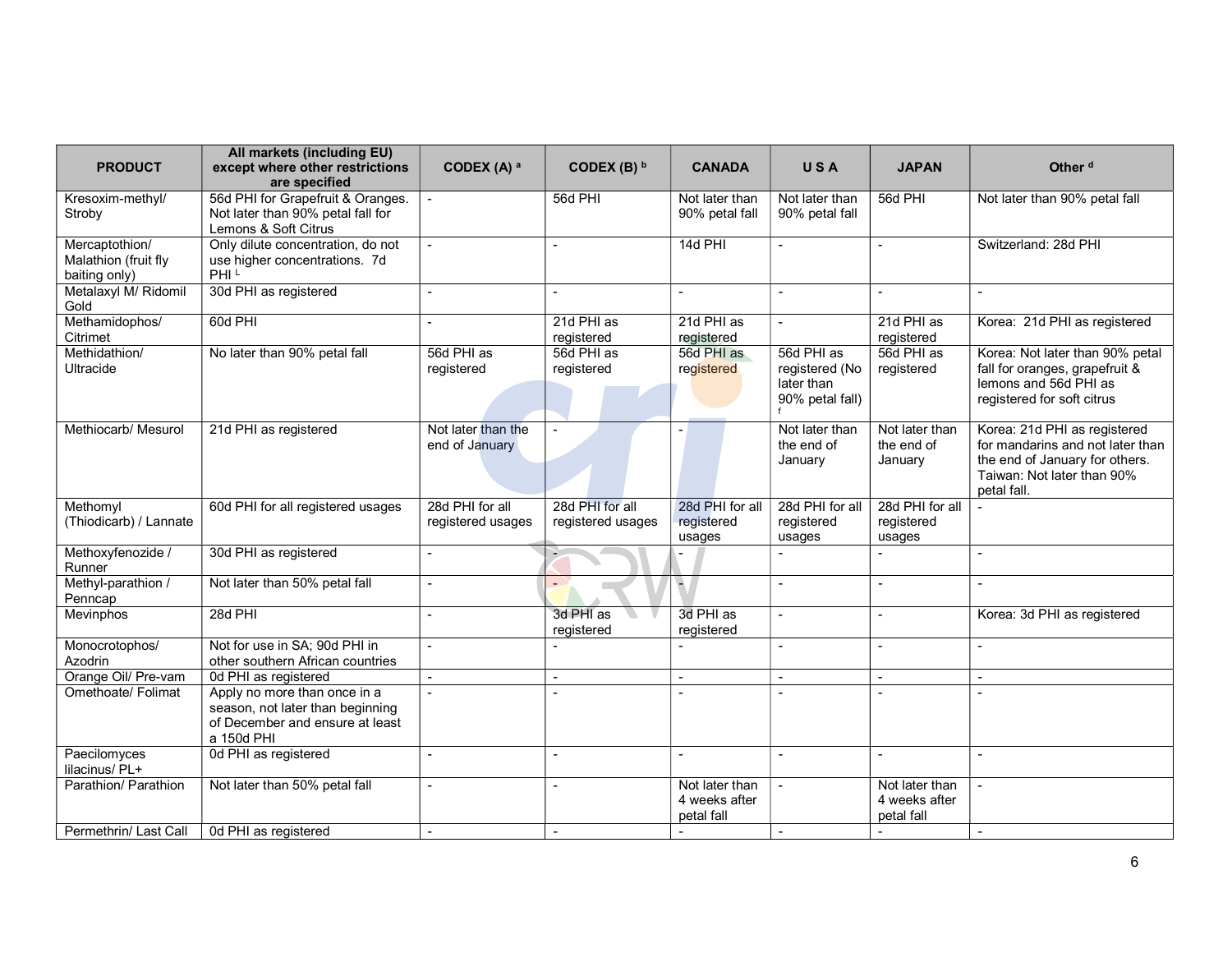| <b>PRODUCT</b>                                 | All markets (including EU)<br>except where other restrictions<br>are specified                                                     | CODEX (A) a                                                                        | CODEX (B) $b$                    | <b>CANADA</b>                                                                                         | USA                                                                                                   | <b>JAPAN</b>                     | Other <sup>d</sup>                                                                                                                                                                          |
|------------------------------------------------|------------------------------------------------------------------------------------------------------------------------------------|------------------------------------------------------------------------------------|----------------------------------|-------------------------------------------------------------------------------------------------------|-------------------------------------------------------------------------------------------------------|----------------------------------|---------------------------------------------------------------------------------------------------------------------------------------------------------------------------------------------|
| Phenthoate/ Elsan                              | Not later than 50% petal fall                                                                                                      |                                                                                    |                                  |                                                                                                       |                                                                                                       | $\blacksquare$                   |                                                                                                                                                                                             |
| Phosphorous acid                               | 0d PHI, 14d PHI or 28d PHI as<br>registered                                                                                        |                                                                                    |                                  | $\overline{\phantom{a}}$                                                                              | $\overline{a}$                                                                                        | $\blacksquare$                   | $\blacksquare$                                                                                                                                                                              |
| Pirimicarb/ Aphox                              | 14d PHI as registered                                                                                                              |                                                                                    |                                  | Not later than<br>90% petal fall                                                                      | Not later than<br>90% petal fall                                                                      | Not later than<br>90% petal fall | Switzerland, Singapore,<br>Vietnam: Not later than 90%<br>petal fall. South Korea: Not later<br>than 90% for lemons, grapefruit<br>and mandarins, and 14d PHI as<br>registered for oranges. |
| Prochloraz                                     | Post-harvest as registered                                                                                                         | $\overline{\phantom{a}}$                                                           |                                  | Not permitted                                                                                         | Not permitted                                                                                         | Not permitted                    | Korea: Not permitted on<br>lemons. Taiwan: Not permitted                                                                                                                                    |
| Profenofos/ Selecron                           | Between blossom and harvest.<br>use Selecron only once and not<br>more than 100ml/100l water at<br>not later than 50% petal fall Y |                                                                                    | ÷.                               |                                                                                                       |                                                                                                       |                                  |                                                                                                                                                                                             |
| Propargite/ Omite                              | Not later than 90% petal fall                                                                                                      |                                                                                    |                                  |                                                                                                       |                                                                                                       |                                  |                                                                                                                                                                                             |
| Propiconazole /<br>Propicure                   | Post-harvest as registered                                                                                                         | Post-harvest as<br>registered for<br>oranges. Not<br>permitted for other<br>citrus |                                  |                                                                                                       |                                                                                                       | Not permitted                    | Not permitted for Hong Kong,<br>India, Taiwan, Vietnam, GSO<br>countries.                                                                                                                   |
| Prothiofos/ Tokuthion                          | Between blossom and harvest,<br>Prothiofos should be used only<br>once and not later than 90% petal<br>fall                        |                                                                                    |                                  |                                                                                                       |                                                                                                       |                                  | $\blacksquare$                                                                                                                                                                              |
| Pyraclostrobin/<br>Cabrio                      | 45d PHI as registered                                                                                                              |                                                                                    |                                  |                                                                                                       |                                                                                                       | $\blacksquare$                   | Taiwan: Not later than 90%<br>petal fall for Soft citrus and 45d<br>PHI for other citrus                                                                                                    |
| Pyrethrin (incl natural<br>Pyrethrum) / Erador | 2d PHI as registered                                                                                                               | Not later than 90%<br>petal fall                                                   | Not later than 90%<br>petal fall | 2d PHI as<br>registered for<br>oranges and<br>not later than<br>90% petal fall<br>for other<br>citrus | 2d PHI as<br>registered for<br>oranges and<br>not later than<br>90% petal fall<br>for other<br>citrus |                                  | Taiwan: Not later than 90%<br>petal fall                                                                                                                                                    |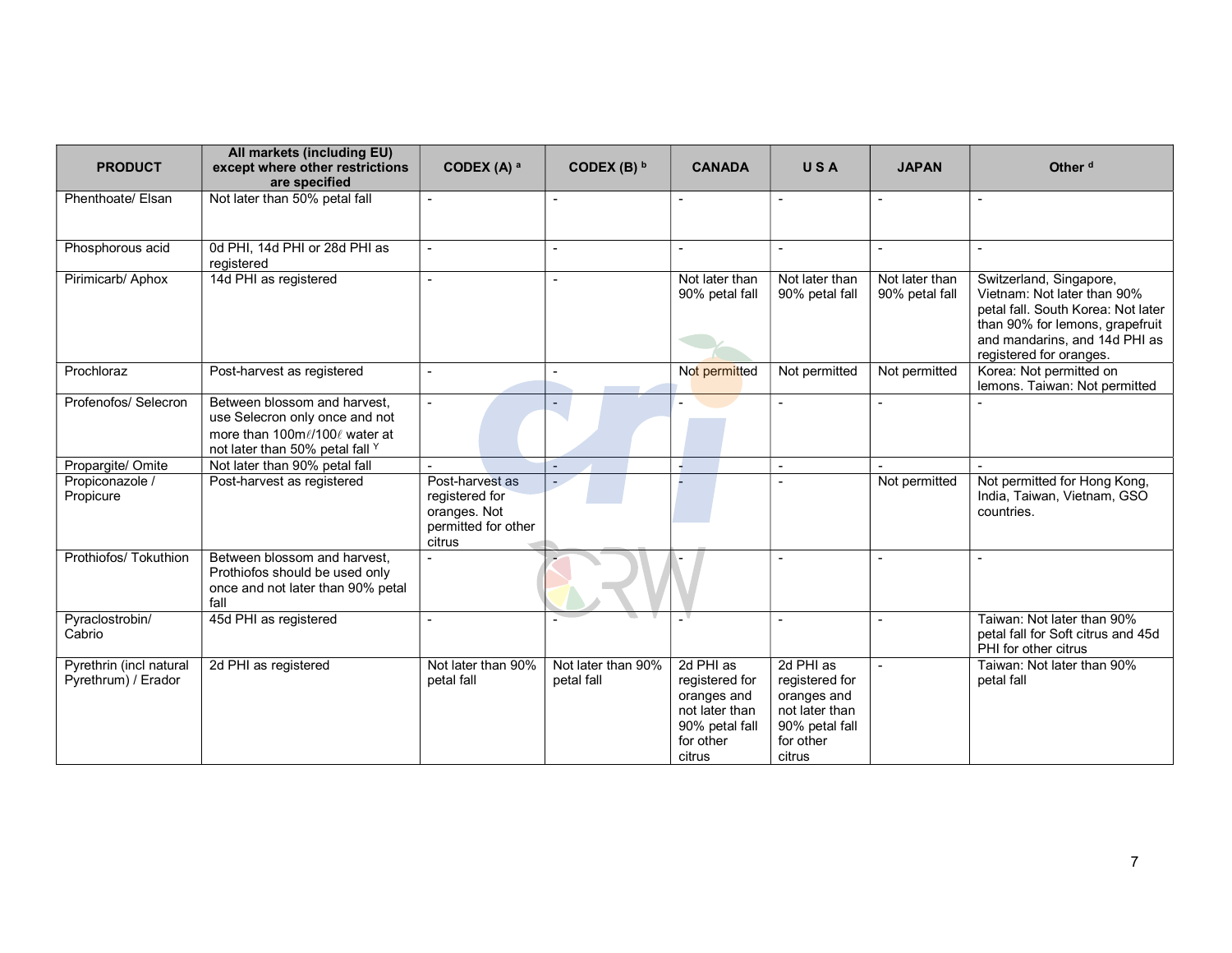| <b>PRODUCT</b>                     | All markets (including EU)<br>except where other restrictions<br>are specified                        | CODEX (A) a                                                                                                      | CODEX (B) $b$            | <b>CANADA</b>            | USA                      | <b>JAPAN</b> | Other <sup>d</sup>                                                                                                                                             |
|------------------------------------|-------------------------------------------------------------------------------------------------------|------------------------------------------------------------------------------------------------------------------|--------------------------|--------------------------|--------------------------|--------------|----------------------------------------------------------------------------------------------------------------------------------------------------------------|
| Pyrimethanil /<br>Philabuster      | Post-harvest as registered. Do not<br>use in HOT water bath.                                          | Post-harvest as<br>registered. Do not<br>use in HOT water<br>bath and not<br>recommended for<br>wax application. | $\mathbf{r}$             | $\sim$                   |                          |              | Taiwan: Not permitted for soft<br>citrus. Korea: Post-harvest as<br>registered. Do not use in HOT<br>water bath and not<br>recommended for wax<br>application. |
| Pyriproxyfen/<br><b>Nemesis</b>    | 90d PHI as registered                                                                                 |                                                                                                                  |                          |                          |                          |              | Switzerland and Korea: 120d<br>PHI Taiwan: 90d PHI as<br>registered for oranges and soft<br>citrus and not later than 90%<br>petal fall for other citrus       |
| Sodium ortho-phenyl-<br>phenol     | Post-harvest as registered                                                                            |                                                                                                                  |                          |                          |                          |              | Taiwan: Not permitted on soft<br>citrus                                                                                                                        |
| Spinetoram/ Delegate               | 7d PHI as registered                                                                                  | 7d PHI as<br>registered for<br>oranges and 14d<br>PHI for other<br>citrus                                        |                          |                          |                          |              |                                                                                                                                                                |
| Spinosad/<br>(Tracer/GF120)        | 1d PHI as registered for fruit fly<br>baiting (GF120), but 28d PHI for<br>other applications (Tracer) |                                                                                                                  |                          |                          |                          |              | $\overline{\phantom{a}}$                                                                                                                                       |
| Spirodiclofen/ Envidor             | 14d PHI as registered                                                                                 |                                                                                                                  |                          |                          |                          |              |                                                                                                                                                                |
| Spirotetramat/<br>Movento          | 60d PHI as registered                                                                                 |                                                                                                                  |                          |                          |                          |              | Taiwan: Not later than 90%<br>petal fall for oranges and soft<br>citrus and 60d PHI for grapefruit<br>and lemons.                                              |
| Sulfoxaflor (Isoclast) /<br>Closer | Not later than 90% petal fall "                                                                       | Not later than 90%<br>petal fall for<br>Grapefruit and<br>21d PHI for other<br>citrus                            | 21d PHI as<br>registered | 21d PHI as<br>registered | 21d PHI as<br>registered |              | Taiwan: 21d PHI as registered.<br>Korea: Not later than 90% petal<br>fall for lemons and grapefruit<br>and 21d PHI as registered for<br>oranges and mandarins  |
| Sulphur                            | 0d PHI as registered                                                                                  |                                                                                                                  |                          | $\overline{\phantom{a}}$ | $\overline{\phantom{a}}$ |              |                                                                                                                                                                |
| Tartar emetic/ Tartox              | 30d PHI as registered                                                                                 |                                                                                                                  |                          | $\blacksquare$           |                          |              |                                                                                                                                                                |
| Tau-fluvalinate/<br>Klartan        | Not later than mid-November as<br>registered                                                          |                                                                                                                  |                          | ٠                        | $\overline{\phantom{a}}$ |              |                                                                                                                                                                |
| Tebuconazole/<br>Folicur           | Not later than 90% petal fall as<br>reaistered                                                        |                                                                                                                  |                          | ٠                        |                          |              |                                                                                                                                                                |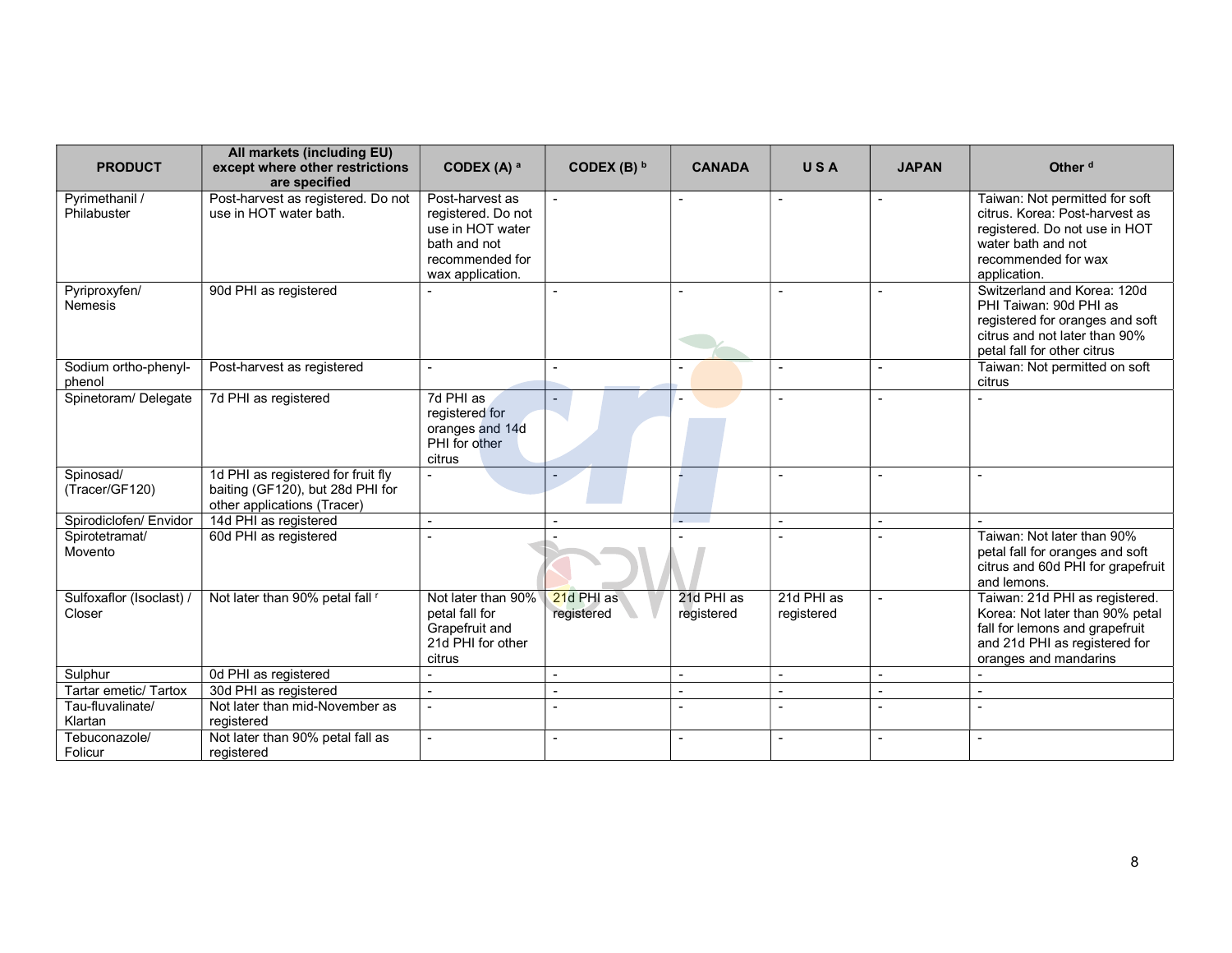| <b>PRODUCT</b>                   | All markets (including EU)<br>except where other restrictions                                                            | CODEX (A) $a$                    | CODEX (B) $b$            | <b>CANADA</b>                 | <b>USA</b>                                                                                              | <b>JAPAN</b>                     | Other <sup>d</sup>                                                                                        |
|----------------------------------|--------------------------------------------------------------------------------------------------------------------------|----------------------------------|--------------------------|-------------------------------|---------------------------------------------------------------------------------------------------------|----------------------------------|-----------------------------------------------------------------------------------------------------------|
|                                  | are specified                                                                                                            |                                  |                          |                               |                                                                                                         |                                  |                                                                                                           |
| Teflubenzuron/<br>Nomolt         | Not later than 90% petal fall                                                                                            |                                  | 30d PHI                  |                               | 30d PHI for<br>oranges and<br>grapefruit and<br>not later than<br>90% petal fall<br>for other<br>citrus | 30d PHI as<br>registered         | Korea: 30d PHI on soft citrus<br>and not later than 90% petal fall<br>for other citrus                    |
| Temephos/ Abate                  | 200d PHI                                                                                                                 |                                  |                          |                               |                                                                                                         |                                  |                                                                                                           |
| Terbufos/ (AC92-100,<br>Counter) | 30d PHI as registered and not to<br>be used between December and 1<br>April                                              |                                  |                          |                               |                                                                                                         |                                  |                                                                                                           |
| Tetradifon/ Tedion               | Not later than 90% petal fall                                                                                            |                                  | 15d PHI                  | 15d PHI                       | <b>Not</b><br>Permitted                                                                                 | 15d PHI                          | Switzerland: Not later than 90%<br>petal fall. Korea: 15d PHI                                             |
| Thiabendazole                    | Post-harvest as registered                                                                                               |                                  | $\sim$                   |                               |                                                                                                         | $\overline{\phantom{a}}$         |                                                                                                           |
| Thiacloprid/ Calypso             | No later than 3 weeks after petal-<br>fall                                                                               |                                  | s.                       |                               |                                                                                                         |                                  |                                                                                                           |
| Thiophanate-methyl/<br>Topsin    | Not later than 90% petal fall                                                                                            |                                  | 14d PHI as<br>registered | 14d PHI as<br>registered      | Not later than<br>90% petal fall                                                                        | 14d PHI as<br>registered         |                                                                                                           |
| <b>Trichlorfon/ Dipterex</b>     | 28d PHI as registered                                                                                                    |                                  | 10d PHI as<br>registered |                               |                                                                                                         |                                  | Korea: 10d PHI as registered<br>for Soft Citrus and 28d PHI for<br>other citrus                           |
| Trifloxystrobin/ Flint           | 76d PHI as registered                                                                                                    |                                  |                          |                               |                                                                                                         |                                  | Taiwan: Not later than 90%<br>petal fall for soft citrus and 76d<br>PHI as registered for other<br>citrus |
| Triflumuron/ Alsystin            | Not later than 90% petal fall for<br>lemons and 30d PHI as registered<br>for other citrus                                | Not later than 90%<br>petal fall | 30d PHI as<br>registered | 60d PHI                       | Not permitted                                                                                           | Not later than<br>90% petal fall | China, Taiwan Switzerland and<br>Korea: Not later than 90% petal<br>fall                                  |
| $2,4-D$                          | Post-harvest, not more than<br>250ppm in a packhouse treatment<br>and not more than 250ppm in a<br>pre-degreening drench |                                  |                          | Post-harvest<br>as registered | Post-harvest<br>as registered                                                                           | Pre-harvest<br>as registered     | Korea: Not permitted GSO<br>countries: Not permitted <sup>q</sup>                                         |
| 3.5.6 TPA / Maxim                | 120d PHI as registered                                                                                                   |                                  |                          |                               |                                                                                                         |                                  |                                                                                                           |

PHI = Pre-harvest interval. - = as for "all markets", that is no additional restrictions apply.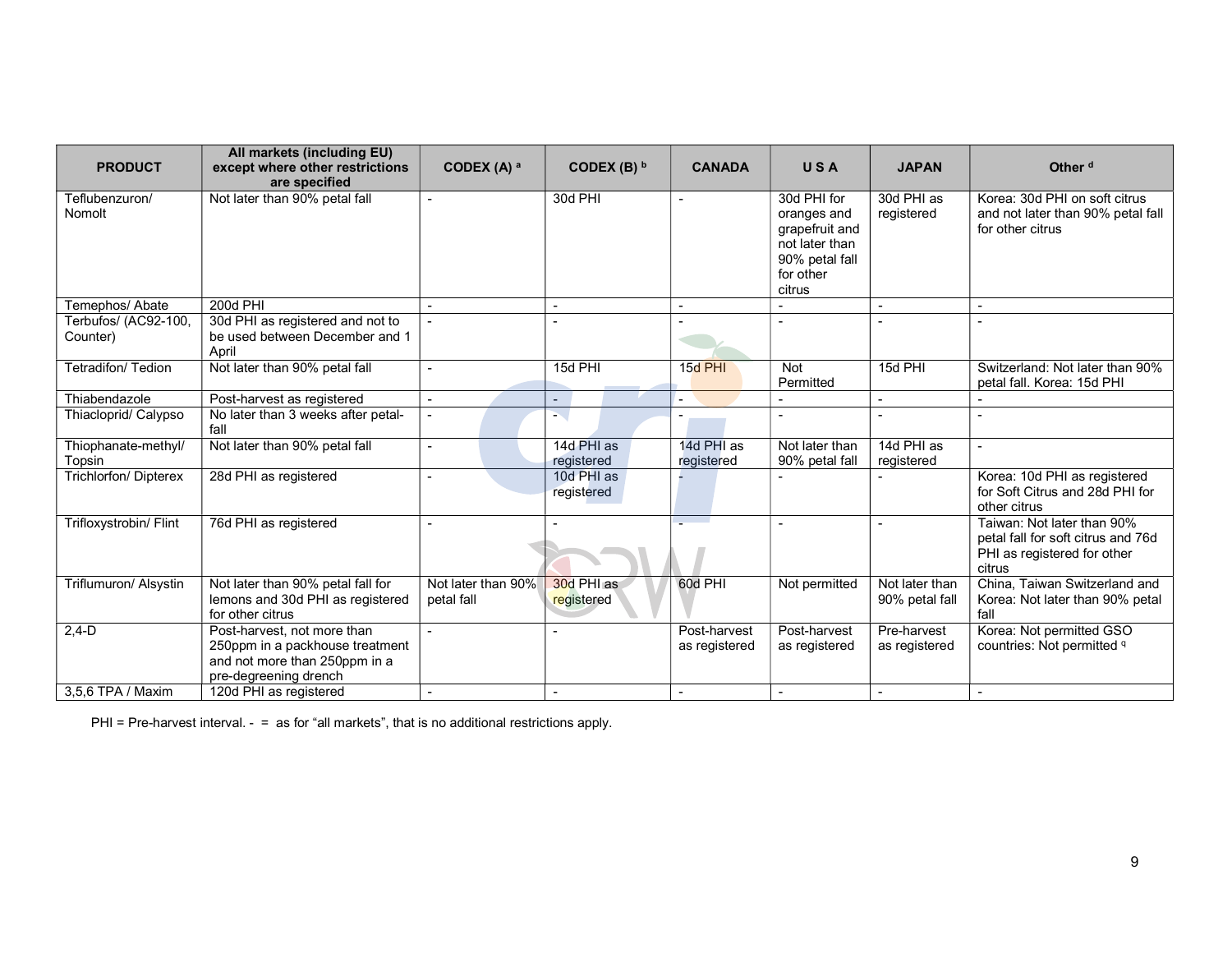# SUMMARY TABLE OF RESIDUE TOLERANCES

| <b>Chemical</b>                                                  | <b>RSA</b>        | General<br>export<br>tolerance | <b>Codex</b>                | Canada           | <b>USA</b>                               | Japan                                | Korea                                             |
|------------------------------------------------------------------|-------------------|--------------------------------|-----------------------------|------------------|------------------------------------------|--------------------------------------|---------------------------------------------------|
| Acetamiprid                                                      | 0.5               | 0.5                            | 1.0                         | 0.5              | 1.0                                      | 2.0                                  | $2.0^{13}$                                        |
| Acrinathrin                                                      | None <sup>n</sup> | $0.2(0.02)$ <sup>p</sup>       | None                        | 0.1              | None                                     | 2.0                                  | $1.0^{13}$                                        |
| Aldicarb                                                         | 0.2               | 0.02                           | 0.2                         | 0.1              | None                                     | $0.2, 0.01^{16}$                     | $0.02^{13}$                                       |
| Amitraz                                                          | 0.2               | 0.05                           | 0.5 <sup>7</sup>            | 0.1              | None                                     | 0.5, 0.9 <sup>7</sup>                | $0.5^6$ , $0.2^{13}$                              |
| Avermectin                                                       | 0.01              | 0.01                           | 0.01                        | 0.02             | 0.02                                     | $0.01(0.1)$ <sup>e</sup>             | $0.02^{13}$                                       |
| Azadirachtin                                                     | None              | 0.01                           | None                        | 0.1              | Exempt                                   | Exempt                               | None                                              |
| Azinphos-methyl                                                  | 2.0               | 0.05                           | 1.0                         | 2.0              | None                                     | 0.01                                 | 1.0, 2.0 <sup>13</sup>                            |
| Azoxystrobin                                                     | 0.5               | 0.5                            | 15.0                        | 15.0             | 15.0                                     | 10.0, $1.0^{13}$                     | 10.0                                              |
| <b>Bacillus thuringiensis</b>                                    | None              | None                           | None                        | None             | None                                     | None                                 | None                                              |
| Bromopropylate                                                   | 3.0               | 0.01                           | 2.0                         | 2.0              | None                                     | 2.0                                  | $2.0^7, 5.0$                                      |
| <b>Buprofezin</b>                                                | 0.05              | 0.05                           | 1.0                         | $0.1^{19}$ , 4.0 | 2.5                                      | $2.0^7$ , $2.5^{11}$                 | $0.3^{7}$ , 13                                    |
| Cadusafos                                                        | 0.05              | 0.01                           | None                        | 0.1              | None                                     | 0.01                                 | None                                              |
| Carbendazim                                                      | 5.0               | $0.2^{7,19}$<br>$0.7^{13,20}$  | 1.0 <sup>7</sup>            | 10.0             | None                                     | $7.0^{19,20}$ , 3.0 <sup>11</sup>    | $1.0^7$ , $3.0^{19,20}$ ,<br>$5.0^{13}$           |
| Chinomethionat                                                   | 0.5               | 0.01                           | None                        | 0.1              | None                                     | $0.5(0.7)$ <sup>o</sup>              | 0.5                                               |
| Chlorfenapyr                                                     | 0.01              | 0.01                           | None                        | 0.1              | 0.01                                     | 2.0, 0.3 <sup>13</sup>               | $1.0^{13}$                                        |
| Chlorantraniliprole                                              | 0.5               | $0.5$ $(0.01)^{9}$             | 0.7                         | 0.7              | 1.4                                      | 0.5                                  | None                                              |
| Chlorpyrifos                                                     | 0.3               | $0.2^{20}$ , 0.3               | 1.0                         | 1.0              | 1.0                                      | 1.0                                  | 1.0                                               |
| Clothianidin                                                     | 0.01              | 0.01                           | 0.07                        | 0.1              | 0.4                                      | 2.0                                  | $1.0^{13}$                                        |
| Copper                                                           | 20.0              | 20.0                           | <b>None</b>                 | 50.0             | Exempt                                   | Exempt                               | None                                              |
| Cyhexatin<br>(Azocylotin)                                        | 2.0               | 0.01, 0.2 <sup>7</sup>         | 0.2                         | 0.1              | Not<br>permitted                         | <b>Not</b><br>permitted              | 2.0, 1.0 <sup>13</sup>                            |
| Cypermethrin                                                     | 0.2               | 0.2                            | 0.3                         | 1.0              | None, 0.35 c                             | 2.0                                  | 2.0                                               |
| Dichlorprop                                                      | None              | 0.02, 0.3 <sup>7</sup>         | <b>None</b>                 | 0.1              | None                                     | 3.0                                  | None                                              |
| Dicofol                                                          | 5.0               | 0.02                           | 5.0                         | 5.0              | 6.0                                      | 5.0                                  | 1.0 <sup>6</sup>                                  |
| Difenoconazole                                                   | 0.05              | 0.05                           | 0.6                         | 0.8              | 0.6                                      | $0.66$ , $0.0113$                    | $0.4^{19}$ , 0.6 <sup>7, 20</sup> ,<br>$1.0^{13}$ |
| Dimethoate                                                       | 2.0               | 0.02                           | 5.0                         | 1.5              | 2.0                                      | 2.0                                  | 2.0                                               |
| <b>Dimethyl Didecyl</b><br>ammonium Chloride                     | 6.0 <sup>n</sup>  | 0.1                            | None                        | 0.1              | Exempt                                   | <b>Not</b><br>permitted <sup>k</sup> | None                                              |
| Dithiocarbamate                                                  | 3.0               | 3.0                            | $2.07$ , 10.0 <sup>13</sup> | 0.1              | None <sup>11</sup> ,<br>10.013           | $2.0^{11}$ , 10.0 <sup>13</sup>      | $2.0^{7,19,20}$<br>$5.0^{13}$                     |
| (E)-8-Dodecen-1-yl<br>$acetate + (Z)-8-$<br>Dodecen-1-yl acetate | None              | None                           | None                        | None             | Exempt                                   | None                                 | None                                              |
| Endosulfan h                                                     | 1.0 <sup>h</sup>  | 0.05                           | None                        | 0.1              | None                                     | 0.5                                  | $0.1^{19, 20}$<br>None <sup>7,13</sup>            |
| Ethephon                                                         | 2.0               | 0.05                           | None                        | 1.0              | None                                     | 2.0                                  | $2.0^{20}$ , 0.5 <sup>13</sup>                    |
| Ethoprophos                                                      | 0.05              | 0.02                           | 0.02                        | 0.1              | None                                     | 0.005                                | None                                              |
| Etoxazole                                                        | 0.2 <sup>n</sup>  | 0.1                            | 0.1                         | 0.1              | $0.1^{6}$                                | 0.7(0.7,<br>$0.5^{13}$ ) m           | $0.5^{13}$                                        |
| Fenamiphos                                                       | 0.05              | 0.02                           | 0.05                        | 0.1              | None                                     | 0.2                                  | $0.5^{6}$                                         |
| Fenazaquin                                                       | 0.05              | 0.05                           | None                        | 0.1              | $0.5^{11}$<br>None <sup>19</sup>         | 0.01                                 | $0.7^{13}$                                        |
| Fenbutatin-oxide<br>(Hexakis)                                    | 1.0               | 1.0                            | 5.0                         | 2.0              | 20.0                                     | 5.0                                  | 5.0                                               |
| Fenpropathrin                                                    | 0.5               | 0.5                            | 2.0                         | 2.0              | 2.0                                      | 5.0                                  | 2.0                                               |
| Fenpyroximate                                                    | 0.2 <sup>n</sup>  | 0.2(0.15)                      | 0.5                         | 0.5              | 0.5                                      | 1.0                                  | $0.5^{13}$                                        |
| Fipronil                                                         | 0.05              | 0.005                          | None                        | 0.1              | None                                     | 0.01                                 | $0.05^{13}$                                       |
| Fludioxonil                                                      | 10.0 <sup>n</sup> | 10.0                           | 10.0                        | 10.0             | 10.0                                     | 10.0                                 | 10.0                                              |
| Flutriafol                                                       | 0.1               | 0.01                           | None                        | 0.1              | None                                     | 0.01                                 | None                                              |
| Formetanate                                                      | 0.5               | 0.01                           | None                        | 4.0              | $1.5^{7,19}$<br>$0.6^{20}$ , $0.03^{10}$ | 4.0                                  | None                                              |
| Fosetyl-Al                                                       | 15.0              | 15.0                           | None                        | 9.0              | None                                     | 150.0                                | None                                              |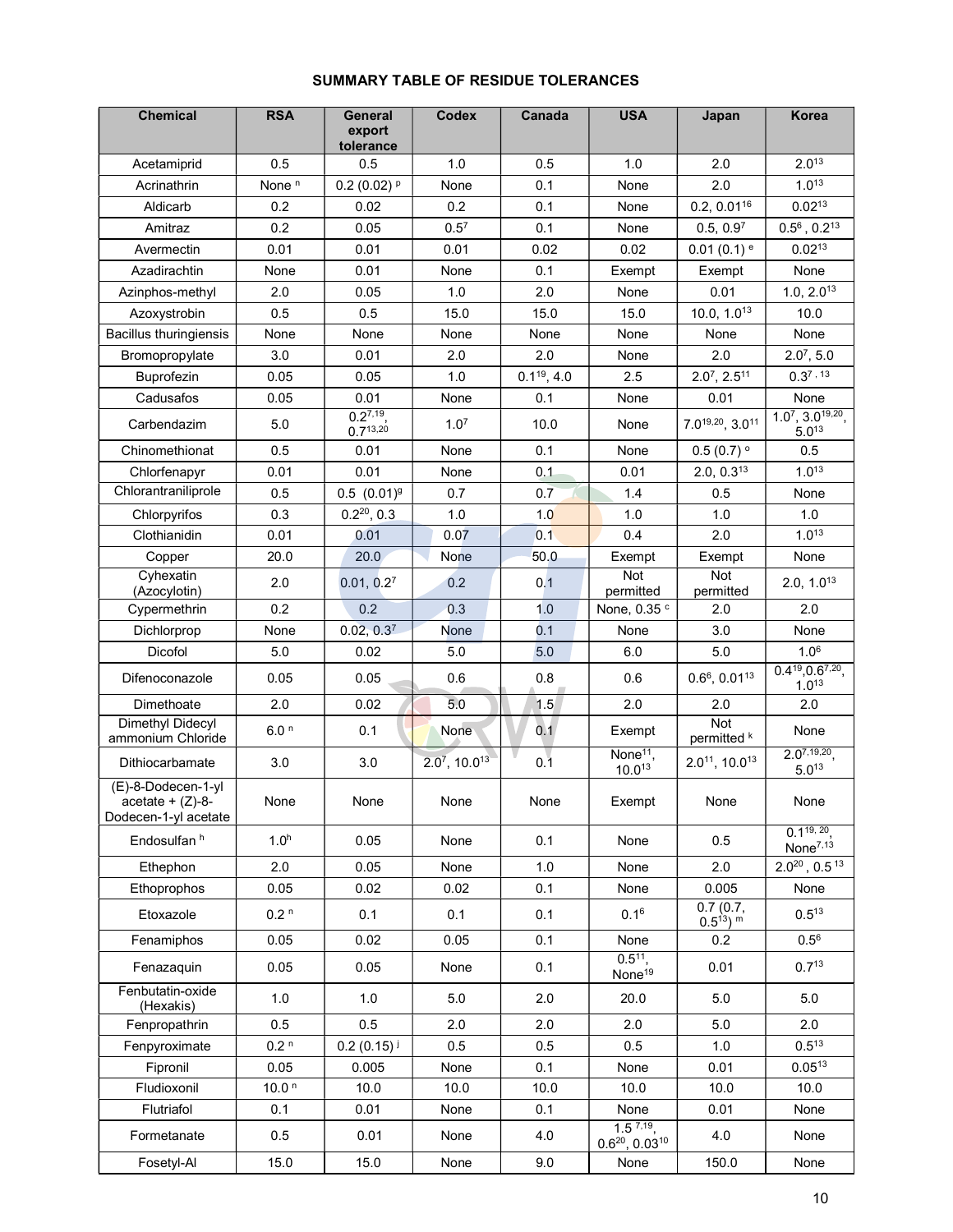| <b>Chemical</b>                              | <b>RSA</b>       | <b>General</b><br>export<br>tolerance                                                                      | <b>Codex</b>      | Canada           | <b>USA</b>                                          | Japan                    | <b>Korea</b>          |
|----------------------------------------------|------------------|------------------------------------------------------------------------------------------------------------|-------------------|------------------|-----------------------------------------------------|--------------------------|-----------------------|
| Fosthiazate                                  | 0.1              | 0.02                                                                                                       | None              | 0.1              | None                                                | 0.01                     | None                  |
| Furfural                                     | 1.0 <sup>n</sup> | 1.0                                                                                                        | None              | None             | None                                                | None                     | None                  |
| Gibberellic Acid                             | 0.2              | 0.2                                                                                                        | None              | 0.1              | Exempt                                              | 0.2                      | None                  |
| Granulovirus                                 | None             | None                                                                                                       | None              | None             | None                                                | None                     | None                  |
| Guazatine                                    | 5.0              | 0.05                                                                                                       | 5.0               | 0.1              | None                                                | None                     | 5.0                   |
| Helicoverpa armigera<br>nucleopolyhedrovirus | None             | None                                                                                                       | None              | None             | None                                                | None                     | None                  |
| Imazalil<br>(Chloramizol)                    | 5.0              | 5.0                                                                                                        | 5.0               | 5.0              | 10.0                                                | 5.0                      | 5.0                   |
| Imidacloprid                                 | 0.5              | 0.5                                                                                                        | 1.0               | 1.0              | 0.7                                                 | $0.7^6$ , $0.3^{13}$     | 0.7                   |
| Iprodione                                    | 1.0              | $1.0^{20}$ , $0.01^{11}$                                                                                   | None              | 0.1              | None                                                | 10.0                     | $2.0^{13}$            |
| Isazophos                                    | 0.02             | 0.01                                                                                                       | None              | 0.1              | None                                                | 0.01                     | None                  |
| Kresoxim-methyl                              | 0.5              | $0.01, 0.5$ 7,19                                                                                           | 0.57,19           | 0.1              | None                                                | 10.0, 5.0 $13$           | $2.0^{13}$            |
| Mercaptothion                                | 4.0              | 2.0                                                                                                        | 7.0               | 0.1              | 8.0                                                 | 7.0                      | None                  |
| Metalaxyl M<br>(Mefenoxam)                   | 0.5              | 0.5                                                                                                        | 5.0               | 5.0              | 1.0                                                 | 0.7                      | None                  |
| Methamidophos                                | 0.2              | 0.01                                                                                                       | None              | 0.1              | None                                                | 1.0                      | 0.5                   |
| Methidathion                                 | 2.0              | 0.02                                                                                                       | 2.0               | 2.0              | $4.06$ , 6.0 <sup>10</sup><br>$(0.02)$ <sup>f</sup> | 5.0                      | None 6, 5.013         |
| Methiocarb                                   | 0.1              | 0.1                                                                                                        | None              | 0.1              | None                                                | 0.05                     | $0.05^6$ , $0.5^{13}$ |
| Methomyl<br>(Thiodicarb)                     | 0.2              | 0.01                                                                                                       | 1.0               | 1.0              | 2.0                                                 | 10.0                     | $0.7^{13}$ , 1.0      |
| Methoxyfenozide                              | 0.5 <sup>n</sup> | 0.5                                                                                                        | 2.0               | 10.0             | 3.0                                                 | 0.7                      | 3.0                   |
| Methyl-parathion                             | 1.0              | 0.01                                                                                                       | None              | 0.1              | None                                                | 0.2                      | None                  |
| Mevinphos                                    | 0.1              | 0.01                                                                                                       | <b>None</b>       | 0.2              | None                                                | 0.01                     | 0.2                   |
| Monocrotophos                                | Not<br>permitted | <b>Not</b><br>permitted on<br><b>SA fruit; 0.01</b><br>on fruit from<br>other Sthn<br>African<br>countries | None              | 0.1              | None                                                | 0.2                      | 0.2                   |
| Orange Oil                                   | Exempt           | None                                                                                                       | None              | None             | None                                                | Exempt                   | None                  |
| Omethoate                                    | 2.0              | 0.02                                                                                                       | None              | 0.1              | None                                                | 1.0                      | $0.2^{13}$ , $0.01^6$ |
| Parathion                                    | 0.5              | 0.05                                                                                                       | None              | 1.0              | None                                                | 0.5                      | None                  |
| Permethrin                                   | 0.01             | 0.01                                                                                                       | 0.5               | 0.1              | None                                                | 5.0                      | 0.5                   |
| Phenthoate                                   | 1.0              | 0.01                                                                                                       | None              | 0.1              | None                                                | $2.0\frac{20}{1}, 5.011$ | 1.0                   |
| Phosphorous acid                             | 50.0             | 15.0                                                                                                       | None              | 0.1              | Exempt                                              | 150                      | None                  |
| Pirimicarb                                   | 0.5              | 0.5                                                                                                        | 3.0               | 0.1              | None                                                | 0.05                     | $0.05^{11}, 0.5^7$    |
| Paecilomyces<br>lilacinus                    | None             | None                                                                                                       | None              | None             | None                                                | 0.01                     | None                  |
| Prochloraz                                   | 2.0              | 2.0                                                                                                        | 10.0              | 0.1              | None                                                | $10.0^{11}, 5.0^{7}$     | $1.0^{13}$ , 10.0     |
| Procymidone                                  | 0.2              | 0.01                                                                                                       | None              | 0.1              | None                                                | 0.5                      | None                  |
| Profenofos                                   | 1.0              | 0.01                                                                                                       | None              | 0.1              | None                                                | $0.05(0.01)^{s}$         | None                  |
| Propargite                                   | 2.0              | 0.01                                                                                                       | 3.0               | 5.0              | $5.0^{19,20}$ ,<br>10.0 <sup>7</sup>                | 3.0                      | 5.0                   |
| Propiconazole                                | 6.0 <sup>n</sup> | $9.0^7, 5.0$                                                                                               | 9.0 <sup>7</sup>  | 8.0              | 8.0                                                 | 0.05                     | 8.0                   |
| Prothiofos                                   | 0.05             | 0.01                                                                                                       | None              | 0.1              | None                                                | 0.1                      | $0.2^{13}$            |
| Pyraclostrobin                               | 0.5              | 0.5                                                                                                        | 2.0               | 2.0              | 2.0                                                 | 1.0                      | 2.0                   |
| Pyrethrins (incl<br>Pyrethrum)               | 1.0              | 1.0                                                                                                        | 0.05              | 1.0 <sup>2</sup> | 1.0 <sup>2</sup>                                    | 1.0                      | 1.0                   |
| Pyrimethanil                                 | 8.0 <sup>n</sup> | 8.0                                                                                                        | 7.0               | 10.0             | 10.0                                                | 10.0                     | 7.0                   |
| Pyriproxyfen                                 | 0.2              | 0.2                                                                                                        | 0.5               | 0.5              | 0.5                                                 | 0.5                      | None                  |
| SOPP                                         | 10.0             | 5.0                                                                                                        | 10.0              | 10.0             | 10.0                                                | 10.0                     | 10.0                  |
| Spinetoram                                   | 0.05             | 0.05                                                                                                       | 0.07 <sup>7</sup> | 0.3              | 0.3                                                 | $0.1^{13}, 0.7$          | 0.05                  |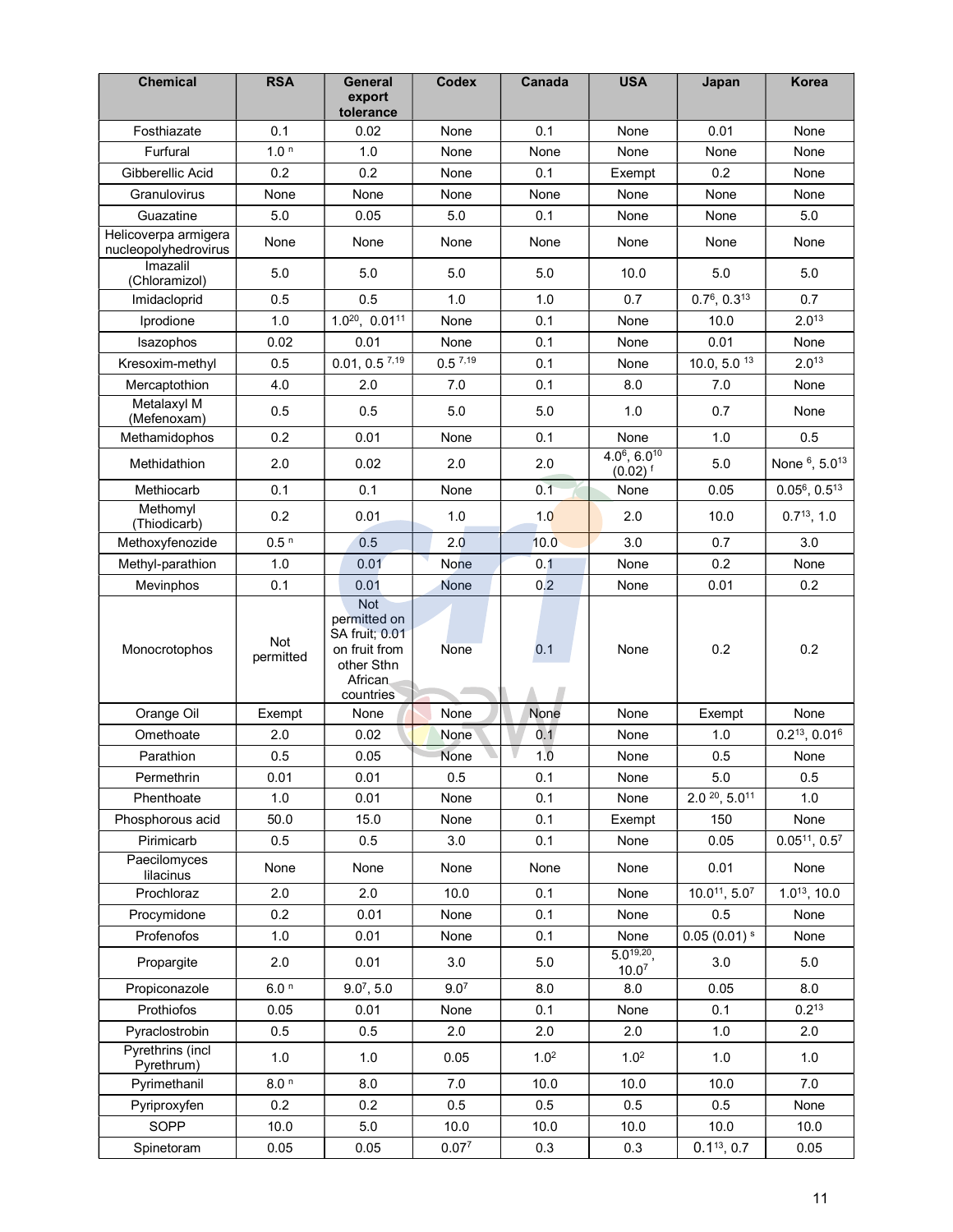| <b>Chemical</b>             | <b>RSA</b>       | General<br>export<br>tolerance | Codex                                         | Canada                    | <b>USA</b>                                     | Japan                 | <b>Korea</b>               |
|-----------------------------|------------------|--------------------------------|-----------------------------------------------|---------------------------|------------------------------------------------|-----------------------|----------------------------|
| Spinosad                    | 0.05             | 0.05                           | 0.3                                           | 0.3                       | 0.3                                            | 0.3                   | $0.1^{13}$                 |
| Spirodiclofen               | 0.01             | 0.01                           | 0.4                                           | 0.5                       | 0.5                                            | 2.0                   | 0.4                        |
| Spirotetramat               | 0.4 <sup>n</sup> | 0.4                            | 0.5                                           | 0.6                       | 0.6                                            | 1.0                   | 0.5                        |
| Sulfoxaflor                 | 0.3 <sup>n</sup> | 0.01                           | $0.15^{19}$ , 0.4 <sup>20</sup> ,<br>0.87, 13 | 0.7                       | 0.7                                            | None                  | $0.77$ , 1.0 <sup>13</sup> |
| Sulphur                     | 50.0             | 50.0                           | None                                          | Exempt                    | Exempt                                         | Exempt                | None                       |
| Tartar emetic<br>(Antimony) | 3.0              | 1.0                            | None                                          | 0.1                       | None                                           | 0.01                  | None                       |
| Tau-Fluvalinate             | 1.0              | 0.1                            | None                                          | 0.1                       | None                                           | 2.0                   | None                       |
| Tebuconazole                | 0.02             | 0.02                           | None                                          | $0.1^{11}$ , $1.0^{7,13}$ | None <sup>11</sup> , 1.07                      | $5.0^6$ , $0.01^{13}$ | $2.0^{13}$                 |
| Teflubenzuron               | 0.5              | 0.01                           | None                                          | 0.1                       | $0.01^{11}$ , 0.6 <sup>7</sup> ,<br>$0.8^{19}$ | 1.0                   | $0.7^{13}$                 |
| Temephos                    | 1.0              | 0.01                           | None                                          | 0.1                       | None                                           | 0.01                  | None                       |
| <b>Terbufos</b>             | 0.1              | 0.01                           | None                                          | 0.1                       | None                                           | 0.005                 | None                       |
| Tetradifon                  | 5.0              | 0.01                           | None                                          | 2.0                       | None                                           | 3.0                   | 2.0, 3.0 <sup>13</sup>     |
| Thiabendazole               | 6.0              | $5.0$ $(7.0)$ <sup>r</sup>     | 7.0                                           | 10.0                      | 10.0                                           | 10.0                  | 10.0                       |
| Thiacloprid                 | None             | 0.01                           | None                                          | 0.1                       | None                                           | 0.01                  | $0.3^{13}$                 |
| Thiophanate-Methyl          | 5.0              | 0.01                           | None                                          | 10.0                      | None                                           | 7.019,20, 3.011       | None                       |
| Trichlorfon                 | 0.1              | 0.01                           | None                                          | 0.1                       | None                                           | 0.1                   | $0.1^{13}$                 |
| Trifloxystrobin             | 0.1              | 0.1                            | 0.5                                           | 0.6                       | 0.6                                            | 0.5                   | 0.5                        |
| Triflumuron                 | 0.5              | $0.05^{20}$ ,<br>0.511         | None                                          | 0.1                       | None                                           | 0.02                  | 0.05                       |
| $2.4-D$                     | 2.0              | 1.0                            | 1.0                                           | 2.0                       | 3.0                                            | 2.0                   | 0.15                       |
| 3,5,6 TPA/Trichlopyr        | 0.1              | 0.01                           | <b>None</b>                                   | 0.1                       | None                                           | 0.1                   | 0.113                      |

"None" = no MRL, therefore fruit must be free of detectable residue. However, in the case of CODEX countries additional options may apply – refer to notes.

## SUMMARY TABLE OF CHANGES EFFECTIVE FROM THIS EDITION

| <b>Active</b>   | <b>Country</b> | <b>Previous MRL</b>                           | <b>New MRL</b>             | <b>PHI Changes</b>                                                                                  |
|-----------------|----------------|-----------------------------------------------|----------------------------|-----------------------------------------------------------------------------------------------------|
| $2,4-D$         | South Korea    | $0.15^{19}$ , $0.05^7$ , 1.0<br>20            | 0.15                       | Not permitted                                                                                       |
| Acrinathrin     | Default        | 0.2                                           | $0.2(0.02)$ P              | No change                                                                                           |
| Azoxystrobin    | Default        | 0.5                                           | 0.5                        | 77d PHI as registered on grapefruit,<br>oranges and soft citrus, and 14d as<br>registered on lemons |
| Azoxystrobin    | South Korea    | $1.0^{13}$ (10.0 $^x$ )                       | 10.0                       | 77d PHI as registered on grapefruit,<br>oranges and soft citrus, and 14d as<br>registered on lemons |
| Chlorpyrifos    | South Korea    | 0.3                                           | 1.0                        | No change                                                                                           |
| Etoxazole       | Japan          | 0.7                                           | 0.7(0.7)<br>$0.5^{13}$ ) m | No change                                                                                           |
| Fenpropathrin   | South Korea    | $2.0^{7,19}, 5.0^{13}$                        | 2.0                        | 28d PHI as registered                                                                               |
| Fenpyroximate   | Canada         | 0.1                                           | 0.5                        | 60d PHI as registered                                                                               |
| Fludioxonil     | South Korea    | $5.0^{7, 20}, 10.0^{19}, 1.0$<br>13           | 10.0                       | Post-harvest as registered                                                                          |
| Imidacloprid    | South Korea    | $0.5^{13}$                                    | 0.7                        | 212d PHI as registered                                                                              |
| Methoxyfenozide | South Korea    | $0.7^{19}, 3.0^{7}$ ,<br>$1.5^{20}, 1.0^{13}$ | 3.0                        | No change                                                                                           |
| Profenofos      | Japan          | 0.05                                          | $0.05(0.01)^s$             | No change                                                                                           |
| Propiconazole   | South Korea    | 8.07, 6.0 <sup>20</sup> , 4.0 <sup>19</sup>   | 8.0                        | Post-harvest as registered                                                                          |
| Pyraclostrobin  | South Korea    | $0.5^{13}$                                    | 2.0                        | No change                                                                                           |
| Pyraclostrobin  | South Korea    | $0.5^{13}$                                    | 2.0                        | No change                                                                                           |
| Pyrimethanil    | South Korea    | 7.06, 1.013                                   | 7.0                        | Post-harvest as registered. Do not use in<br>HOT water bath and not recommended                     |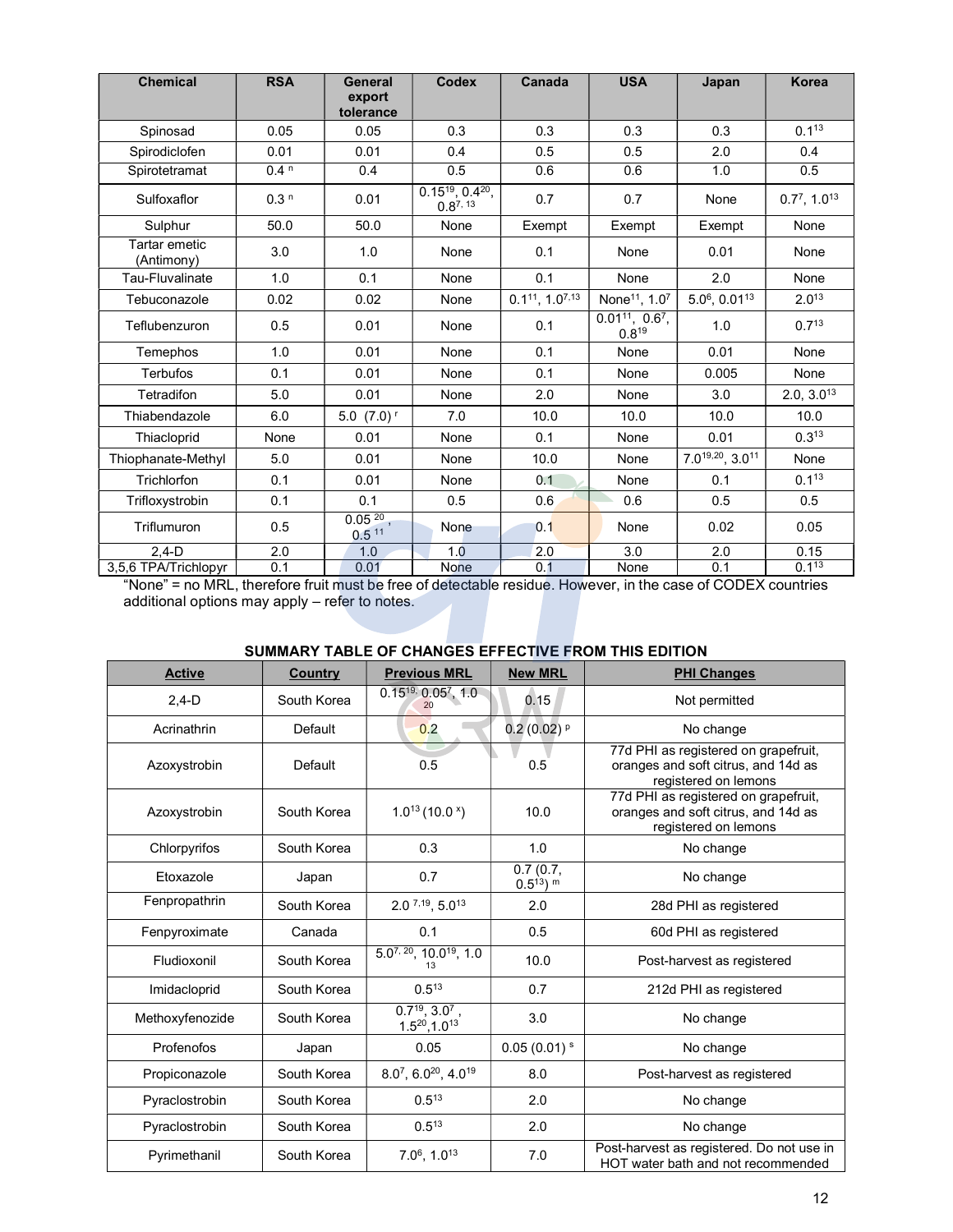|                 |             |            |                         | for wax application.  |
|-----------------|-------------|------------|-------------------------|-----------------------|
| Spirodiclofen   | South Korea | 2.013      | 0.4                     | No change             |
| Spirotetramat   | South Korea | $0.5^{13}$ | 0.5                     | 60d PHI as registered |
| Thiabendazole   | Default     | 5.0        | $5.0(7.0)$ <sup>r</sup> | No change             |
| Trifloxystrobin | South Korea | $0.5^{13}$ | 0.5                     | 76d PHI as registered |

## NOTES

## Numerical Superscripts:

- 1 fruit without peel/pulp
- 2 just oranges
- 3 exocarp of summer oranges
- 4 fruit (except exocarp of summer oranges)
- 5 just peel
- 6 except mandarin oranges
- 7 Oranges, sweet, sour
- 8 Citrus pulp, dried
- 9 Whole fruit
- 10 Clementines, mandarins
- 11 Other citrus
- 12 Except summer oranges
- 13 Mandarins
- 14 Pulp juice
- 15 No specific crop
- 16 Summer orange and mandarins
- 17 Summer orange, pulp and peel
- 18 Summer orange, pulp
- 19 Only grapefruit
- 20 Only lemons<br>21 mandarins. li
- mandarins, limes and lemons
- 22 grapefruit, oranges and pommelos.

"None" = no MRL, therefore fruit must be free of detectable residue. However, in the case of CODEX countries additional options may apply – refer to notes.

### Alphabetical Superscripts:

- a = CODEX (A): See Regions and Country Groupings Table below.
- b = CODEX (B): See Regions and Country Groupings Table below.
- c = USA has a MRL on citrus for Alpha- Cypermethrin (10mg/kg) and Zeta-Cypermethrin (0.35mg/kg) but none for Cypermethrin, which means only Alpha and Zeta-Cypermethrin formulations are suitable for the USA.WTO notification NUSA2698A1 indicates the USA proposes to reduce the Alpha-Cypermethrin MRL for citrus to 0.35mg/kg.
- d = Reference to "Citrus Fruits" in Taiwan MRL legislation should be interpreted as "oranges only" but "Citrus" refers to all citrus types.
- e = Japan has proposed a higher MRL of 0.1mg/kg (G/SPS/N/JPN/477).
- f = Methidathion MRLs in the US will be revoked on the 31/12/2016.
- g = Norway has a new Chlorantraniliprole (Rynaxypyr) MRL of 0.01mg/kg. A PHI of not later than 90% petal fall applies.
- h = From 30<sup>st</sup> April 2012 all Endosulfan uses in South Africa will be prohibited by the Registrar of Act 36 of 1947
- j = EU have notified of a proposed reduction in the EU Fenpyroximate MRL which will likely apply from early in 2017 (G/SPS/N/EU/170).
- i = Canada have proposed a 4.0mg/kg MRL for oranges (Notification G/SPS/N/CAN/999)
- k = Pending decision by Japanese authorities regarding the use of disinfectants.
- l = See CRI Production Guideline for appropriate application techniques.
- m = Japan have notified of a proposed change to the Etoxazole MRL for soft citrus to 0.5 mg/kg (G/SPS/N/JPN/497).
- n = This active has obtained RSA usage authorization and a provisional MRL.
- o = Japan have advised of a propose new Chinomethionat MRL for citrus of 0.7mg/kg (G/SPS/N/JPN/479))
- p = The EU have notified of a reduction in the Acrinathrin MRL for citrus that will become applicable in 2017 (G/SPS/N/EU/174)
- q = Gulf states that subscribe to the Gulf Standards Organization (GSO) MRL include UAE, Kingdom of Bahrain, Kingdom of Saudi Arabia, Sultanate of Oman, State of Kuwait and Republic of Yemen. The GSO has published an 2,4-D MRL of 0.05 mg/kg.
- r = The EU have notified of their intention to change the Thiabendazole MRL for citrus to 0.7 mg/kg (G/SPS/N/EU/174)
- s = Japan have notified of their intention to change the Profenofos MRL to 0.01 mg/kg G/SPS/N/JPN/495)
- t = Canada have notified of a proposed increase in the Canadian MRL for Fenpyroximate to 0.5mg/kg which is likely to come into effect in 2017 (G/SPS/N/CAN/1076).
- x = A 10.0mg/kg citrus Azoxystrobin MRL has been proposed although the effective date was not notified (see WTO